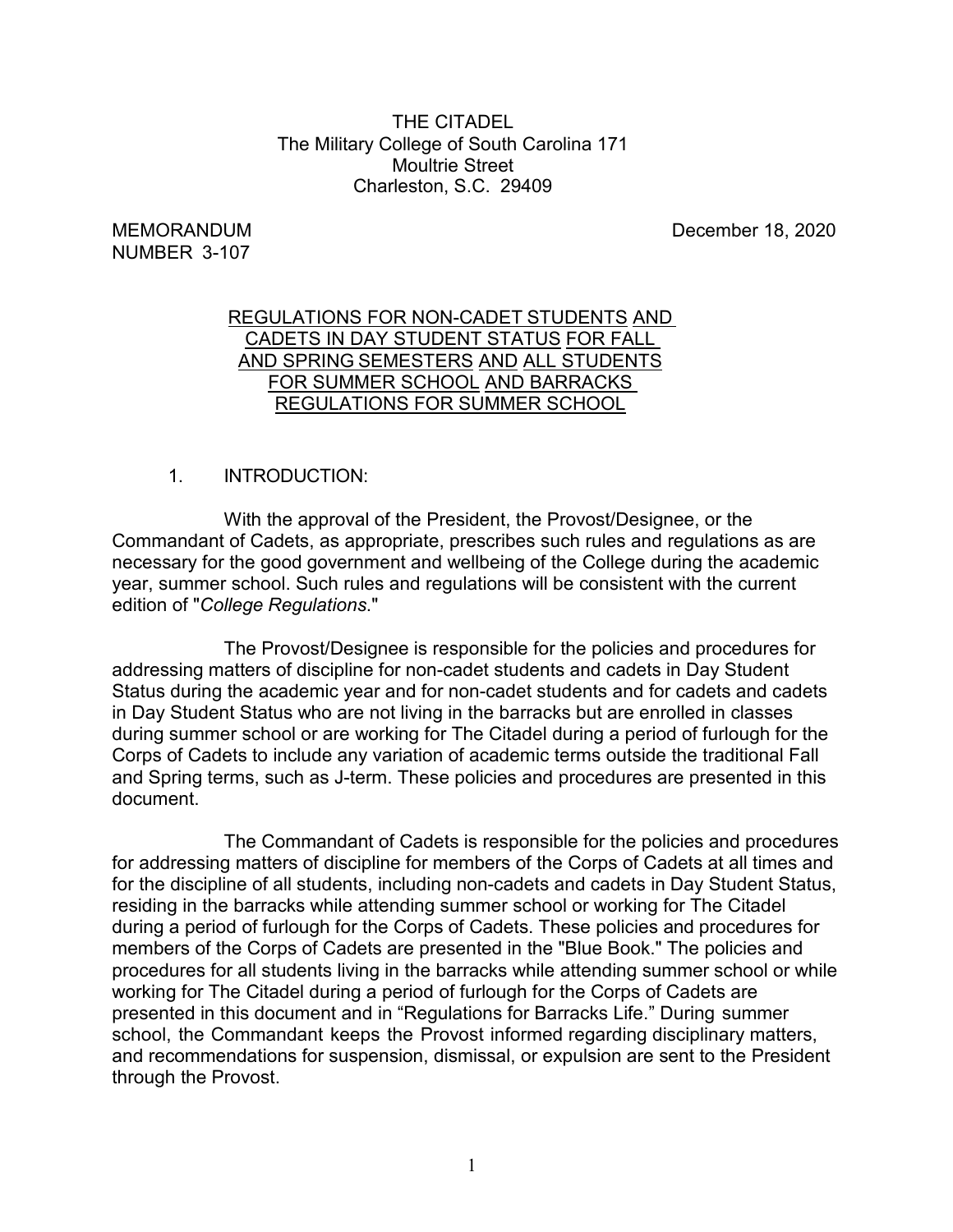Matters of honor for the Corps of Cadets during the academic year are addressed in the "*Cadet Honor Manual*."

The Provost/Designee is responsible for the policies and procedures addressing matters of academic integrity for non-cadet students and cadets in Day Student Status during the academic year and all students who are attending summer school.

## 2. GENERAL INFORMATION:

A. I.D. Cards: At the time of registration, each student must have a Citadel Identification Card made. An appropriate sticker will be affixed to the ID card to indicate the term for which the student is enrolled. These ID cards will be used for library purposes and for identification purposes when using campus facilities. The first ID card is free; the student must pay for each replacement card.

## B. Activities and Facilities:

1) Students who have paid the College Fee are accorded the privilege of participating in all activities of the College and using all facilities of the College, except the barracks and infirmary, on the same basis as cadets.

2) Parking decals will be issued for a nominal fee by the Office of Public Safety.

3) Students should pick up their athletic tickets at the Ticket Office, McAlister Field House. Tickets are given at no charge to students who have paid the College Fee, but ID cards must be presented.

4) The Citadel Laundry, Dry Cleaners, and Tailor Shop are available on a cash basis. Students will pay cash for services at the time of delivery.

5) The Citadel Infirmary's primary mission is to provide medical care to The Citadel Corps of Cadets during the regular academic year and boarding students during The Citadel's Summer Sessions. Given the limited staffing of The Citadel Infirmary, the Infirmary is not able to provide primary health care for non-boarding students. These students should ensure that they have selected a primary health care provider from among the many qualified physicians in the Charleston area. Emergency cases are immediately referred to the appropriate hospital or physician in the Charleston area.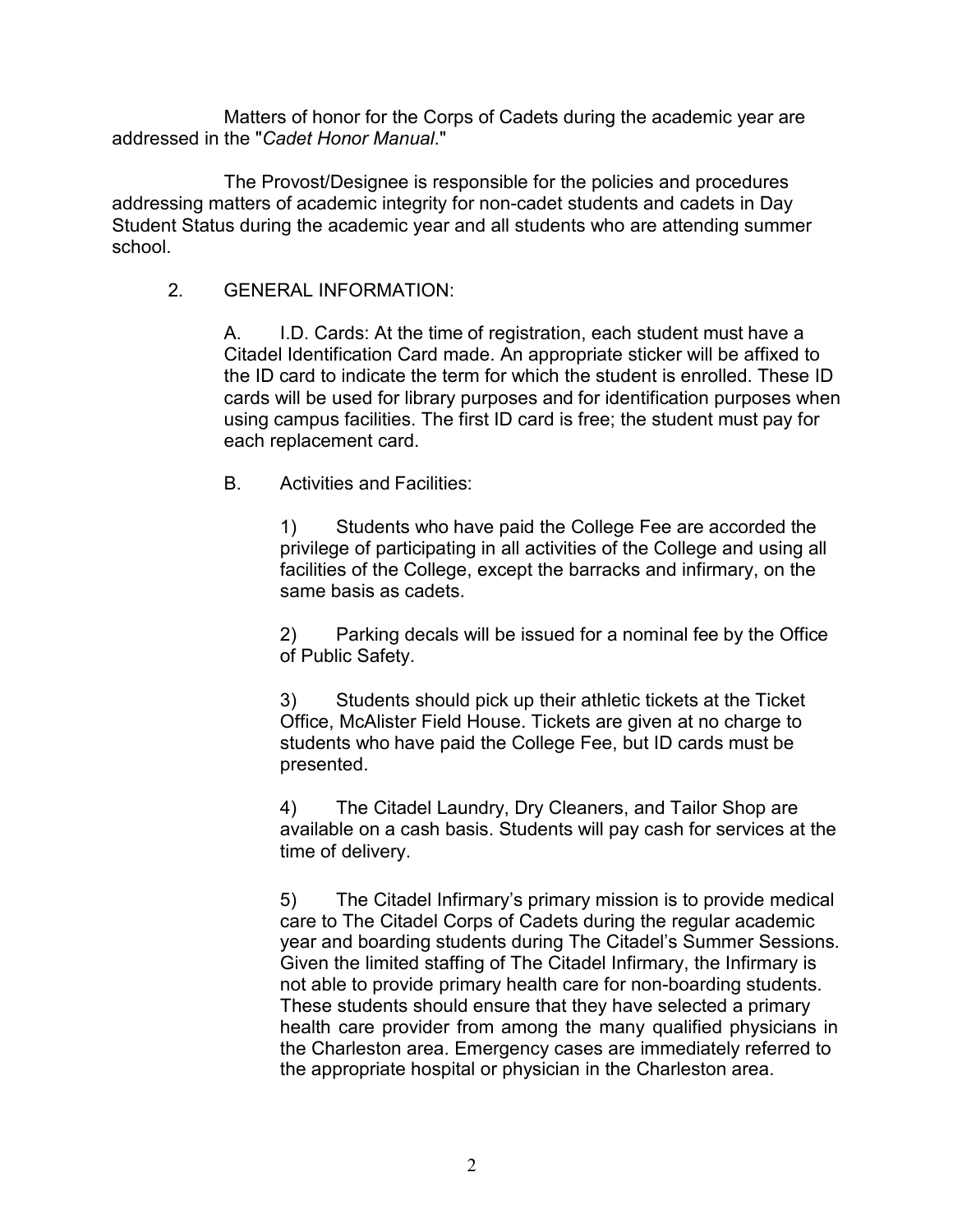C. Communications:

1) Special Bulletin Boards are maintained across from the Post Office and in the Student Lounge area of Mark Clark Hall for the purpose of disseminating information to students. Students are expected to check these boards daily and are responsible for complying with instructions posted thereon.

2) In order to provide for timely communication between officials of the College and students, each student is assigned an email account and is expected to check this account at least once each week and reply promptly to official communications.

D. Safety and Security:

1) Citadel Public Safety Officers are State constables and are charged with enforcing all State Laws and all College rules. Their jurisdiction includes the campus and areas contiguous to the campus. These officers are available to provide assistance as needed.

2) All automobiles must be registered as appropriate with the Director of Public Safety, and traffic regulations must be adhered to.

3) Two- and three-wheeled motorized vehicles may not be operated on campus. There is limited parking for such vehicles near Lesesne gate.

4) All crimes, thefts, dangerous situations, injuries, etc. will be reported to the Public Safety Officer on duty as quickly as possible.

5) The Director of Public Safety operates a lost and found service.

E. Student Support Programs, Services, and Activities:

The student support programs, services, and activities offered by The Citadel complement and support students' academic development by:

- promoting discipline, responsibility, character development, and self-confidence;
- equipping students with skills necessary for academic success;
- developing leadership skills;
- enhancing moral and spiritual development;
- increasing cultural awareness and the appreciation of diversity;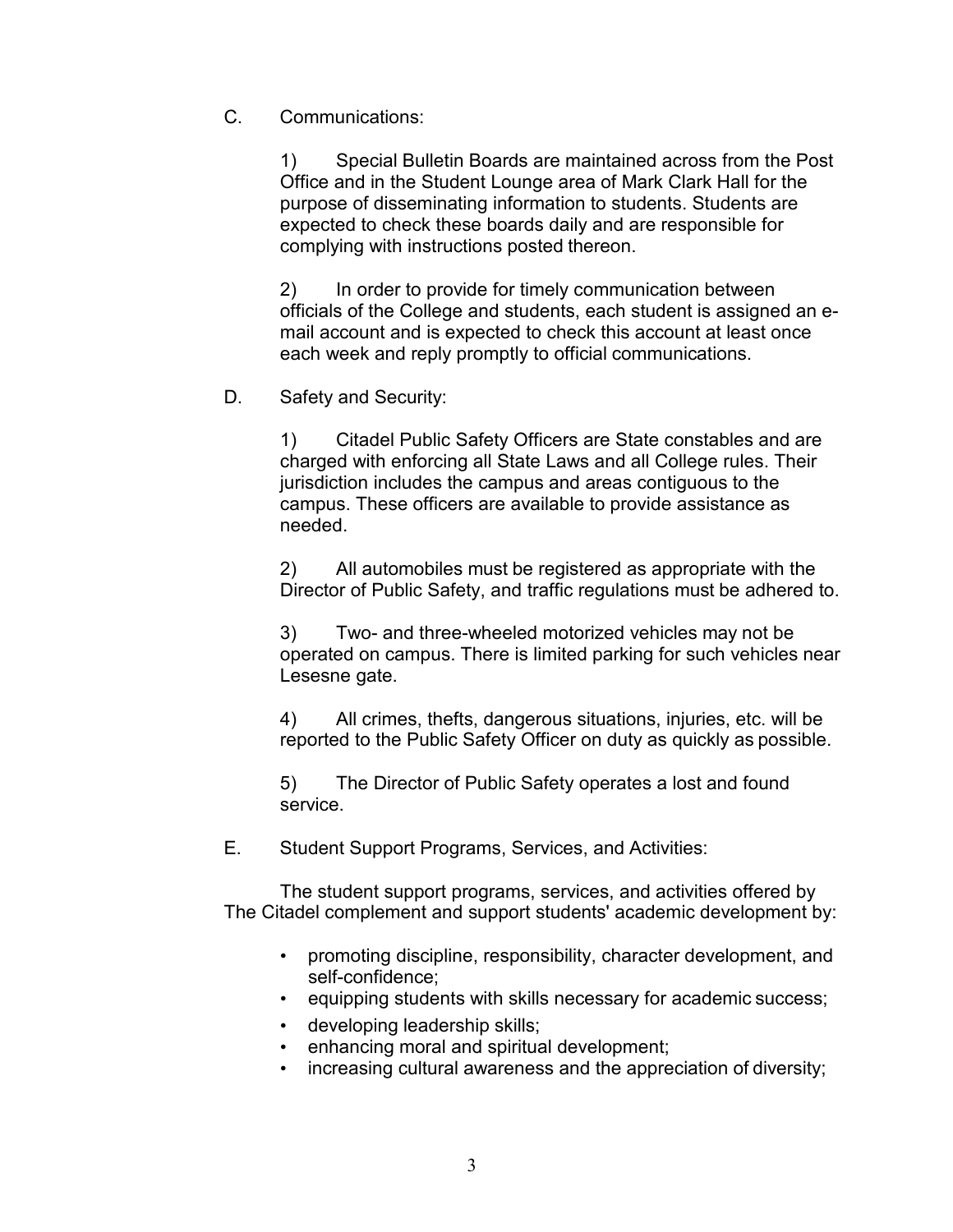- encouraging students to become responsible professionals in their chosen fields; and
- providing activities that promote personal health and physical fitness.

The intent of the student support programs is to encourage the development and integration of personal values and habits that will remain with the individual for life.

- F. Ownership of Intellectual Property:
	- 1) Preamble

The Citadel has among its primary purposes teaching, research, and the expansion and dissemination of knowledge. Products of these endeavors include the development and use of intellectual property. It is the policy of the College that its faculty, staff, and students carry out their scholarly work in an open and free atmosphere that encourages publication and creation of such works without constraint but consistent with applicable laws and College policy. This policy *will be* in accord with the guidelines and criteria published in The American Association of University Professors' "Statement of Copyright" (*Policy Documents and Reports.* Ninth Edition, 2001, or subsequent editions).

2) Definitions

Directed Works are defined as those specifically funded or created at the direction of the College, and which may or may not include exceptional use of College resources. They are distinguished from non-directed works, which are pedagogical, scholarly, literary, or aesthetic works resulting from non-directed effort.

Exceptional Use of College Resources is defined as the provision of resources or support by the College for the creation of a work that is of a degree or nature not routinely made available to College employees. Sabbatical leaves, faculty research grants, and faculty development grants awarded by the College upon the recommendation of the Research, Faculty Development, or Sabbaticals Committees, although competitive, are routinely available to the faculty and are therefore deemed non-exceptional unless specifically designated otherwise by agreement between the originator and the Provost.

3) Policy

Ownership of intellectual property will reside with the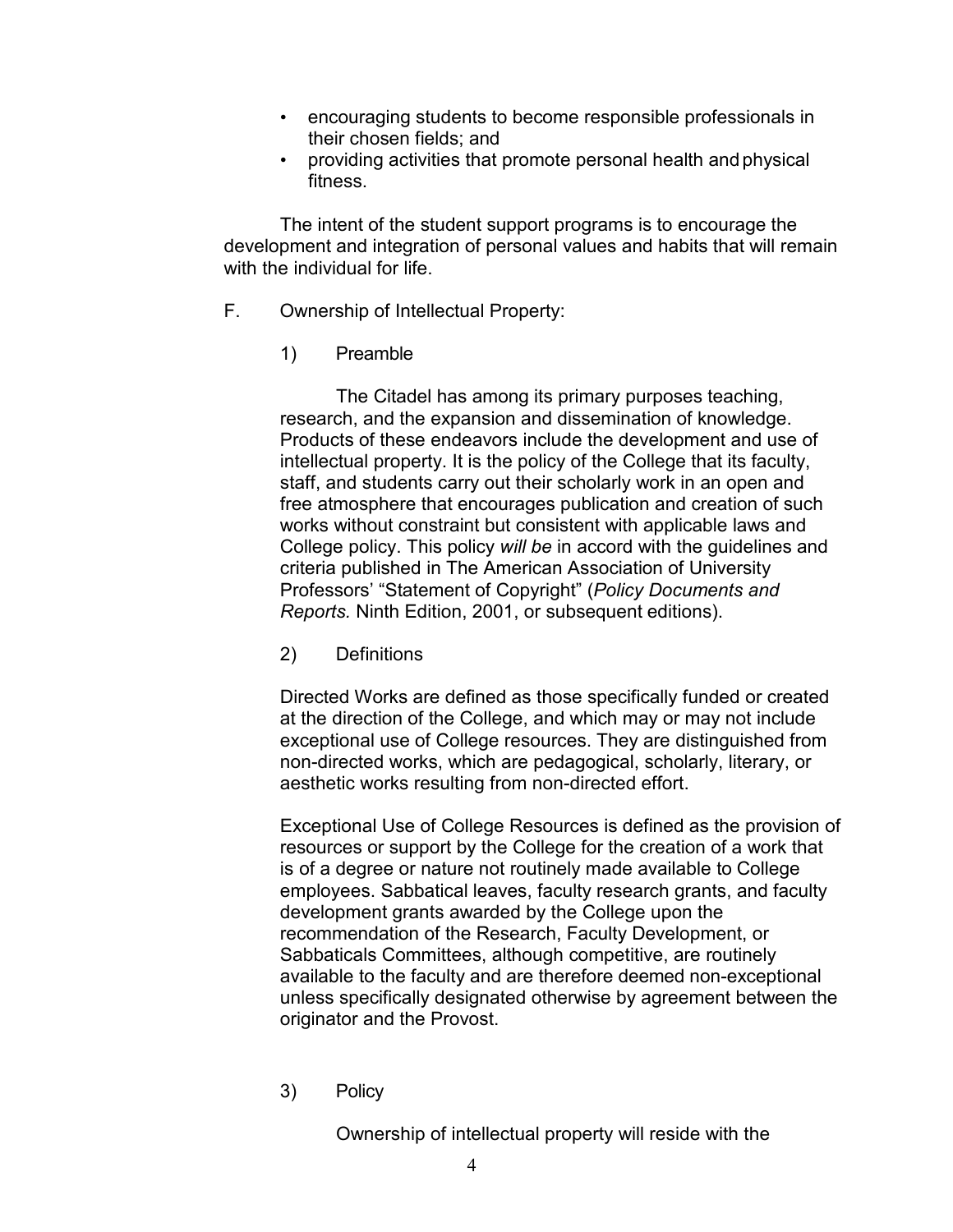originator, whether a member of the faculty, a member of the staff, or a student, unless: (a) the property is created at the specific direction of the College; or (b) the originator has made exceptional use of College resources in creating it.

At the time when the work is directed by the College or at the time when the College makes exceptional resources available to the originator of intellectual property, the Provost and the originator will together determine ownership and will negotiate a written agreement concerning that property. These determinations will be made on a case-by-case basis.

3. General Code of Student Conduct:

Responsibility for professional conduct rests with students as adult individuals, and as members of The Citadel community. All students are expected to conduct themselves as responsible adults. All members of the campus community are expected to use reasonable judgment in all aspects of campus life and activity and to show due concern for the welfare and rights of others. Students are expected to adhere to all federal, state, and local laws.

The Citadel protects freedom of action and speech, so long as the exercise of this freedom is not of an inflammatory or demeaning nature and does not interfere with the rights of others, the teaching/learning environment of the campus, or the administrative operation of the College. The Citadel's Conduct Policy prohibits the possession of prohibited drugs (see 9d), destruction of property, making false statements of emergency situations, physical or verbal abuse, or harassment of any sort.

Students who violate the rules and regulations of The Citadel are subject to expulsion or lesser sanctions. These rules and regulations are prescribed in this document which is available through the College of Graduate and Professional Studies. The Provost or designee is responsible for administering the disciplinary conduct code for non-cadet students and cadets in Day Student Status unless they reside in the barracks during summer school. The Commandant of Cadets is responsible for administering the disciplinary code for cadets other than those in Day Student Status and for all students residing in the barracks during summer school.

All students are expected be cleanly and neatly dressed. Proper dress includes, among other things, shoes and either an outer blouse or shirt, which must be worn at all times. For summer school, dress codes are more relaxed, but short-shorts (running shorts, P.T. shorts, bathing suits, etc.), cut-off trousers, and / or tank tops are not proper attire for the classroom, library, or other academic areas.

For cadets in Day Student Status, cadets who have been authorized to complete cadet degree requirements with the Corps of Cadets but in civilian status, additional dress codes are in force: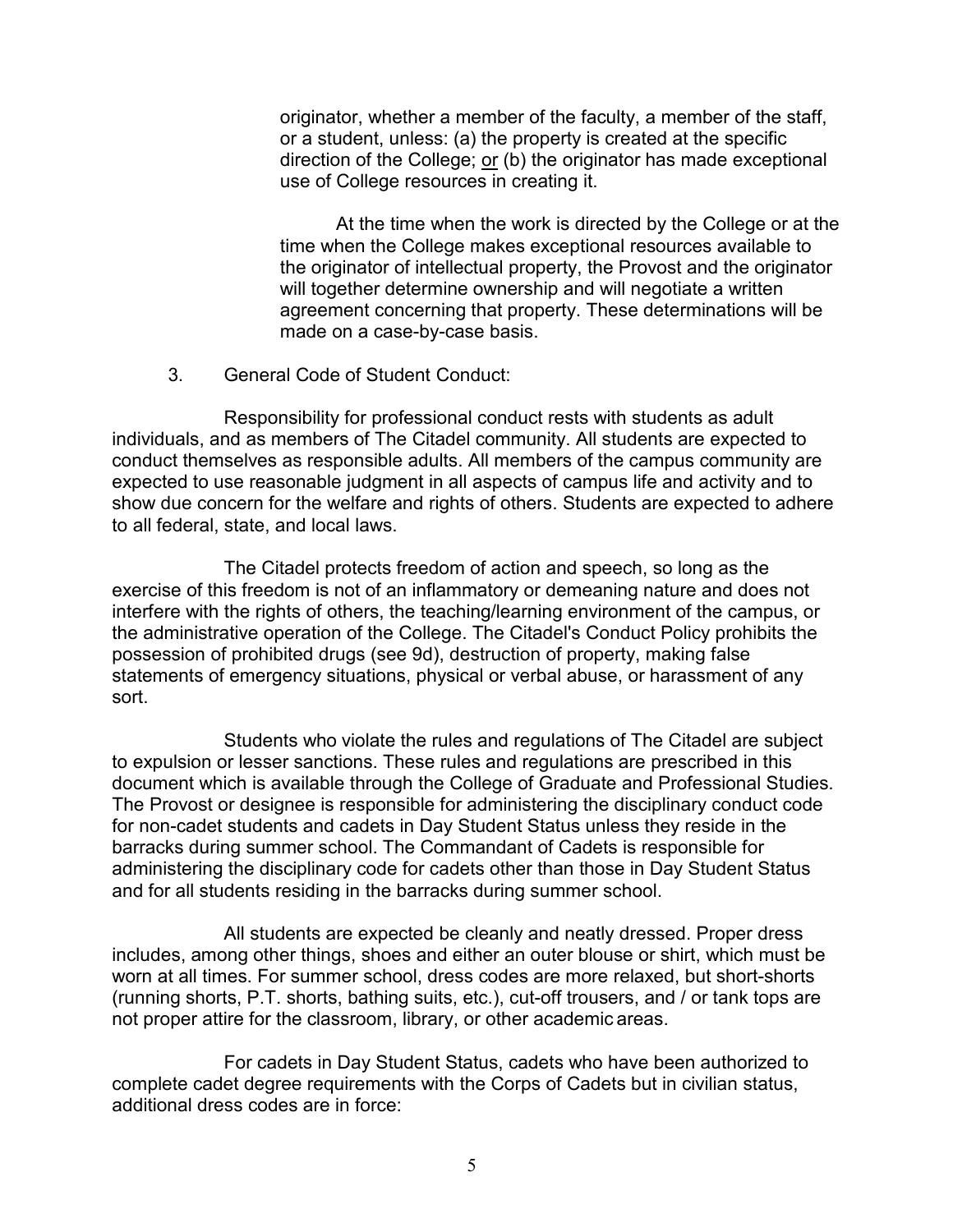- Regulations pertaining to body piercing and tattoos are the same as those for members of the Corps of Cadets.
- A broken uniform is unattractive anywhere, but it is especially unsuited for a military college campus or classroom. Portions of cadet uniforms are not, therefore, to be worn by non-cadets or cadets in Day Student Status.
- Students' hair will be neatly trimmed and styled; as will mustaches and sideburns if they are worn.
- Students will wear business attire when attending formal hops and similar occasions when the members of the Corps of Cadets are required to appear in the full dress or white uniform.
- Any student who is not in compliance with minimum standards for personal appearance will be required to leave campus until discrepancies are corrected. Repeated offenses may result in discharge from the College.

Loud talking, yelling, or making unnecessary noise in or near academic buildings is prohibited, and the use of any tobacco product on campus is prohibited.

Students are not permitted to use elevators on campus unless use is dictated by a medical problem.

Class attendance is expected, and students must be punctual. Should a student have to miss a class because of sickness or other circumstances beyond his/her control, he/she is expected to inform the professor at the earliest opportunity, in advance if possible. Only the professor is authorized to excuse a class absence. Absences, whether authorized or unauthorized, in excess of 20 percent of the meetings of a particular course can, at the discretion of the instructor, result in a grade of "F" in that course. Other consequences for unauthorized class absences may be imposed by the instructor.

4. ACADEMIC INTEGRITY POLICY AND PROCEDURES:

Absolute integrity is expected of every Citadel student in all academic undertakings. Academic integrity is grounded on the concept of honesty with respect to the intellectual efforts of oneself and others. A student's submission of work for academic credit indicates that the work is the student's own. Students are responsible for knowing what constitutes violations of the Academic Integrity Policy. Examples of violations of the Academic Integrity policy include, but are not limited to the following:

> • Plagiarizing or representing the words, ideas, or information of another person as one's own without documentation;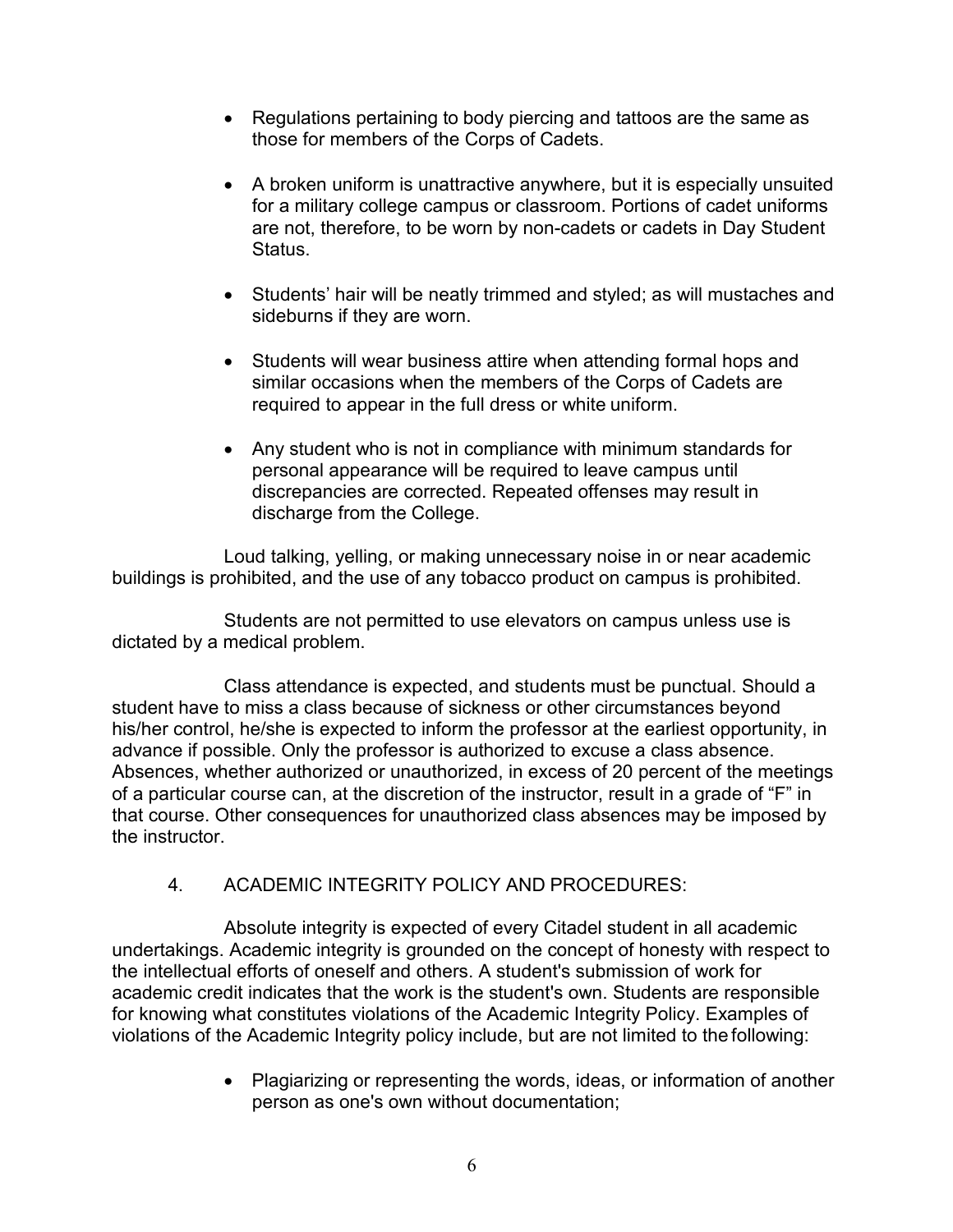- Giving or receiving, prior to an examination, any unauthorized information concerning the content of that examination;
- Using, without authorization of the instructor, notes, books, prompts, or other materials, or receiving verbal assistance to aid in answering questions on an examination;
- Giving or receiving substantive aid during the course of an examination;
- Asking or permitting another person to take a test or engage in other academic work; or taking a test or engaging in academic work for another, whether voluntarily or for hire, in conjunction with class work or for admissions purposes;
- Violating personal property rights (for example, stealing or attempting to steal tests, keys, or grade books);
- Fabricating data in support of laboratory or fieldwork;
- Engaging in other acts of academic misconduct.

While academic integrity is a shared responsibility, it is incumbent upon the student to abide by the academic integrity requirements. It is the responsibility of the faculty member to inform the student of any atypical academic integrity requirements.

5. VIOLATIONS OF THE ACADEMIC INTEGRITY POLICY:

A. When a faculty member suspects or has been informed that a student may have violated the Academic Integrity Policy, the faculty member should inform the student in writing within ten working days of discovery. Some situations may require more time; however in no case should this written notification be delayed by more than one month.

Written notification should include the allegation and a suggested time, place, and date for a meeting of the student, the professor, and Department Head or Associate Dean of the school in which the alleged violation took place. If the faculty member making the allegation is the Department Head or Associate Dean of the school in which the alleged violation took place, the meeting should include the student, the faculty member, and Dean of that school.

B. After this meeting, if the faculty member decides that no violation occurred, the matter will be dropped. If the faculty member decides that a violation has occurred but that only a grade penalty is warranted, the student may be assigned an "F" for the work in question, or, in more serious cases, an "F" in the course. If it is determined that a more serious penalty is warranted, or if the student does not accept the grade penalty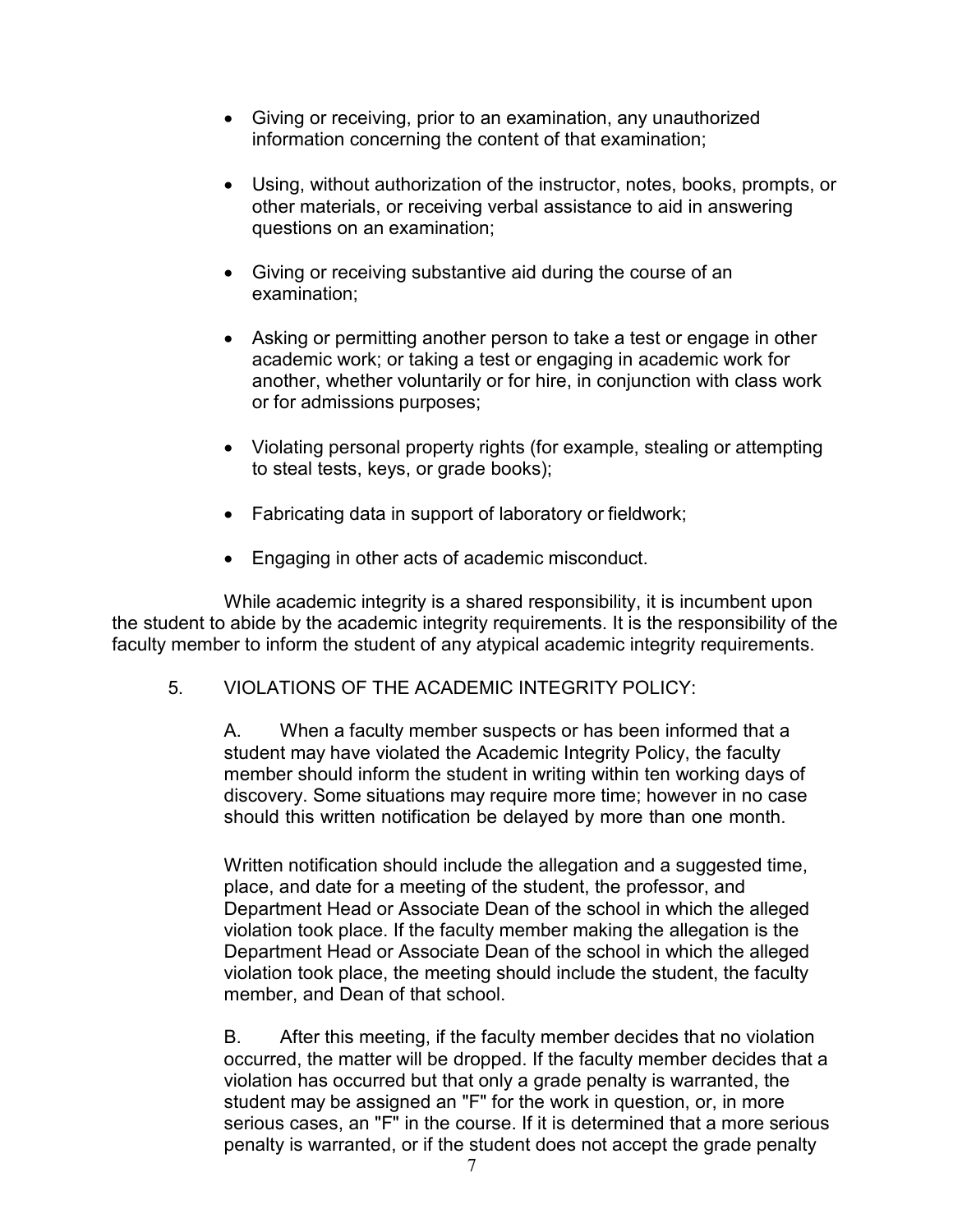offered, the accusation will be remanded to the Dean of the school in which the alleged violation occurred. If that Dean participated in the meeting with the faculty member and the students, the matter is referred to the Associate Provost.

C. Upon receiving the allegation, the Dean of the school where the alleged violation occurred or the Associate Provost will appoint a threemember hearing board comprised of two faculty members from outside the program of the accused student, and a currently enrolled student of the same student classification, but outside the program of the accused student. The hearing will be convened within two weeks from the date the hearing board receives the case. If circumstances preclude meeting this deadline, the accused will be so informed in writing. A minimum of seven days' notice will be provided the student prior to the hearing. The accused student may be assisted by another student, not to exceed two. No legal counsel is allowed. The student and/or the student's advisor may crossexamine all witnesses and the accuser. A tape recording of the hearing, which will be closed, will be made. Upon conclusion of the hearing, the hearing board will vote and report its findings and recommendation to the Dean of the school in which the alleged violation occurred or the Associate Provost.

D. Upon reviewing the recommendation, the Dean of the school where the alleged violation occurred or the Associate Provost will either exonerate the student; impose a sanction less than suspension, dismissal or expulsion; or recommend a sanction of suspension, dismissal, or expulsion to the Provost. If the sanction is not suspension, dismissal, or expulsion, the student may appeal this sanction to the Provost who makes the final decision. If the sanction is for suspension, dismissal, or expulsion, the Provost will review the case and the process that has been followed and make the final decision on removal of the student from The Citadel for a violation of academic integrity. The student may appeal that decision to the President of the College.

## 6. APPEALS OF VIOLATIONS OF ACADEMIC INTEGRITY:

Students who have been found guilty of a violation of academic integrity where the punishment is suspension, dismissal, or expulsion shall be entitled to petition an Academic Integrity Board of Review to hear an appeal provided the petition is submitted to the Office of the President within five working days after receiving notice of the findings of the Provost, and provided the petition states the grounds on which the appeal is based. An Academic Integrity Board of Review is established by the President. An Academic Integrity Board of Review will consist of a dean, who serves as chair; a department head; a senior member of the faculty; and a non-voting recorder. Once established, an Academic Integrity Board of Review will be furnished the record of the original proceedings and will evaluate the petition of appeal to determine if any of these grounds have been met: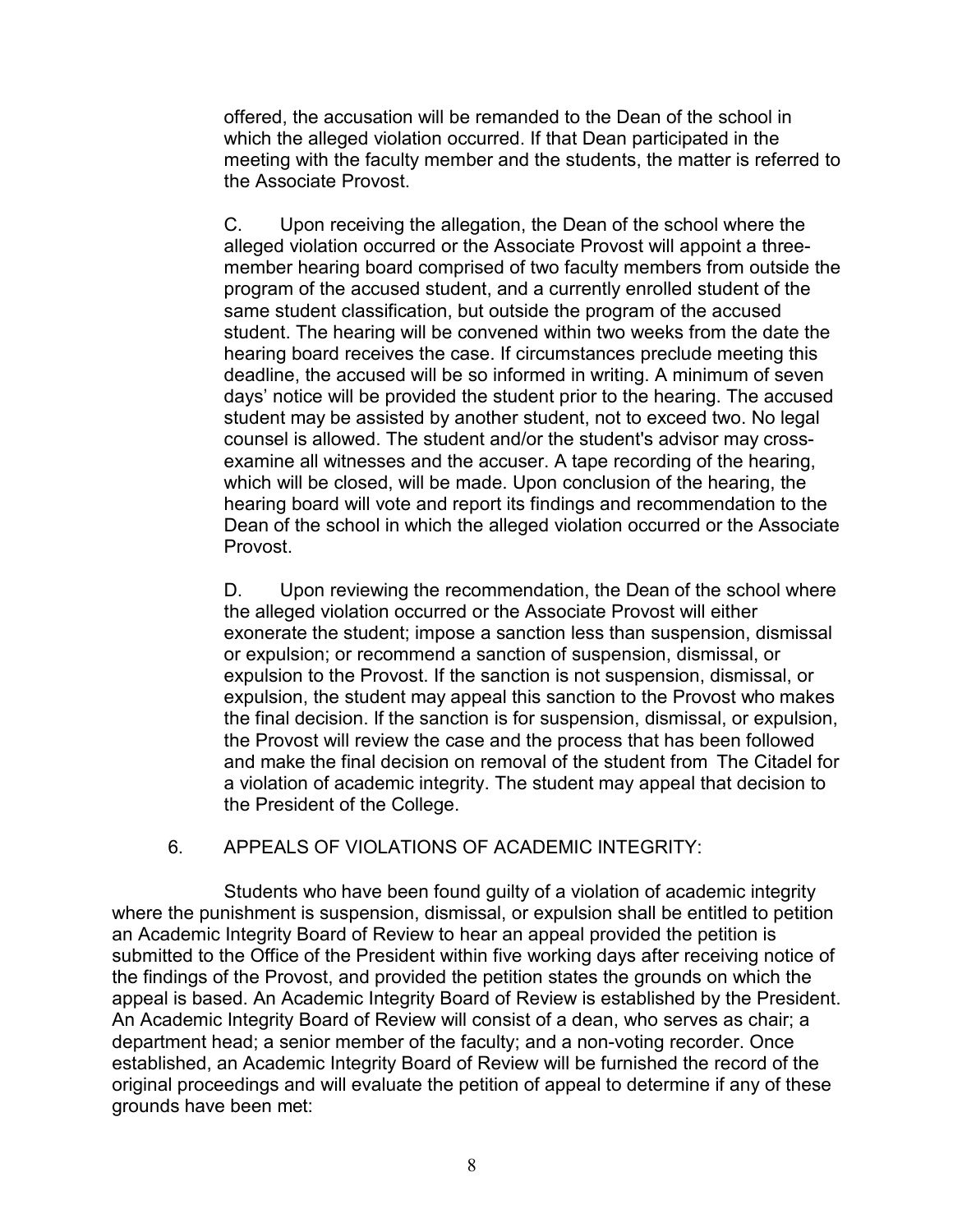- new evidence has been found since the individual was found quilty;
- the individual's rights were not protected;
- there was a procedural error during the trial.

If after considering the petition of appeal, the Academic Integrity Board of Review determines that the request for appeal sets forth reasonable grounds for appeal and agrees to hear the appeal, the accused student and advisor (another student or a member of the permanent faculty or staff, not to exceed two) will be present during the formal portion of the hearing, which will be taped. Oral arguments from the student or advisor will be heard and will normally be limited to 30 minutes each. In addition, the accused or advisor will have the opportunity to question any witnesses called by the Academic Integrity Board of Review. The formal appeal hearing will be taped, and the tape will become part of the record of the Academic Integrity Board of Review. The findings of the Academic Integrity Board of Review will be transmitted to the President in the form of sealed, confidential written recommendations, with appropriate justifications.

# 7. POLICIES AND PROCEDURES REGARDING DISCIPLINE:

These provisions apply to students other than cadets living in the barracks during the academic year and to all students during summer school. These provisions also apply to students employed by The Citadel during furlough.

- A. Major Offenses:
	- 1) Expulsion may be the punishment for the following offenses:

a) knowingly making a false oral or written statement in response to an oral or written requirement from an individual or officer of the College authorized by position or function to place such a requirement;

b) violating the academic integrity policy;

c) stealing or the commission of any act which is a felony under the laws of the State of South Carolina or the United States;

d) possessing or using at any time or place, whether onor off campus, any hallucinogenic, narcotic or other controlled drug or substance or any paraphernalia as defined in South Carolina Code Ann. Sec. 44-53-110, unless authorized by a legal prescription for such substance or otherwise specifically permitted by law;

e) sexual assaults or attempted sexual assaults;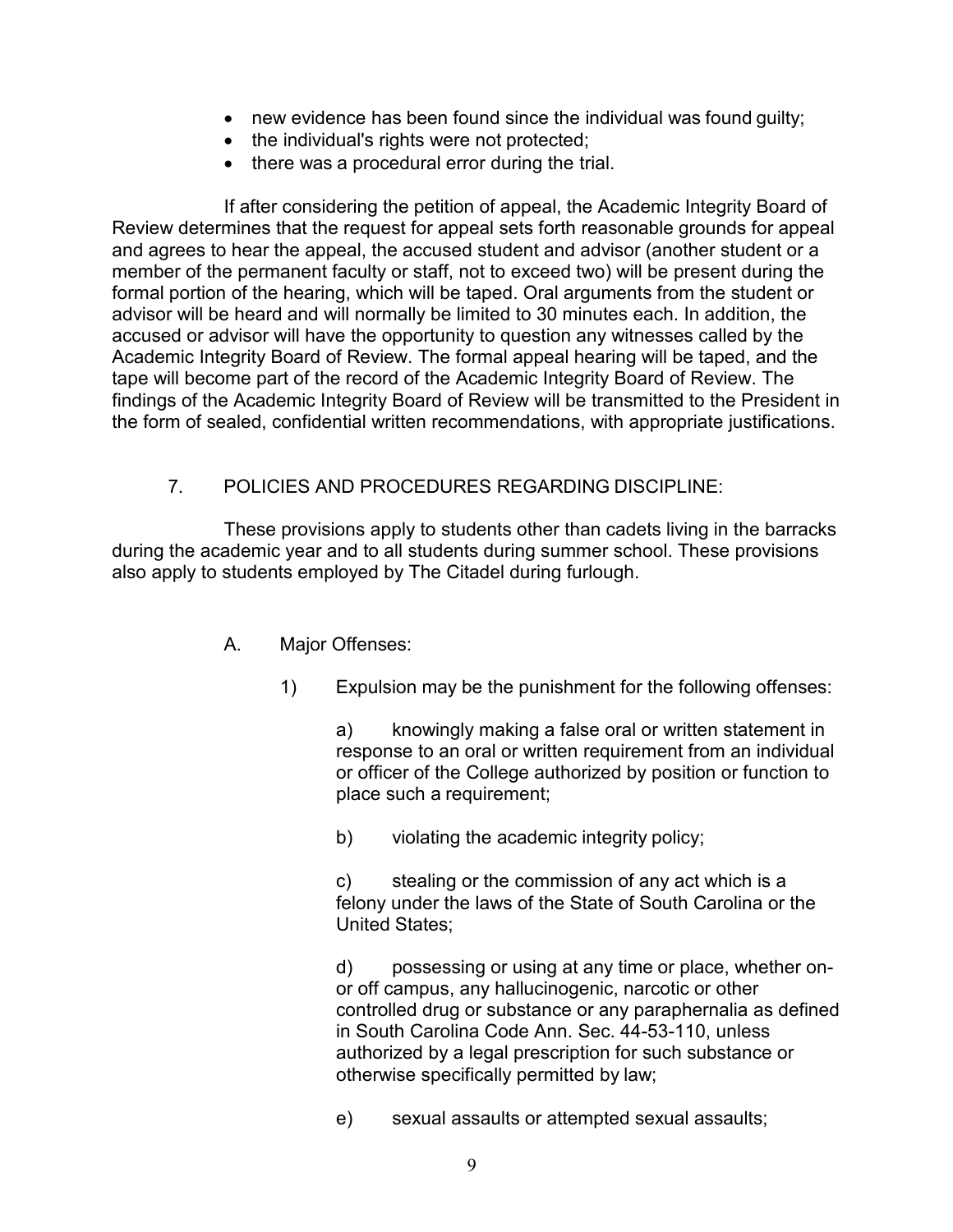f) sexual harassment (Major), i.e. Unwelcome sexual advances, requests for sexual favors, and other verbal or physical conduct of a sexual nature constitute sexual harassment when $1$ :

- submission to such conduct is made either explicitly or implicitly as a term or condition of a person's employment, academic standing, or other student opportunities;
- submission to or rejection of such conduct by an individual is used as the basis for decisions affecting an individual's employment, academic standing, or other student opportunities;
- such conduct has the purpose or effect of unreasonably interfering with a person's work; Interfering with a person's professional or academic performance; or creating an intimidating, hostile, or offensive work, learning, or social environment.

g) sexual activity on campus (Students may not engage in serious sexual activity on campus. Serious sexual activity may include oral sex, sexual intercourse, or public display of nudity or partial nudity.).

h) violation of a federally protected right (commission of an act of a vicious or immoral nature unbecoming of a Citadel student).

2) Dismissal may be the punishment for the following offenses:

a) drunkenness, bringing intoxicating beverages onto the campus, or the possession of intoxicating beverages on the campus;

b) disobedience to the directives of or an act of disrespect to any official of the College;

c) commission of any unbecoming act or one which would tend to bring discredit to the College;

<span id="page-9-0"></span> <sup>1</sup> Sexual harassment is defined and resolved differently based on applicable Federal law. As a result, any person alleged to have engaged in behavior that could constitute a violation of The Citadel's various policies will be provided with written notice when The Citadel determines it will proceed with any form of formal or informal resolution of such a complaint, which will explain which policy has jurisdiction and the rights of the accused party.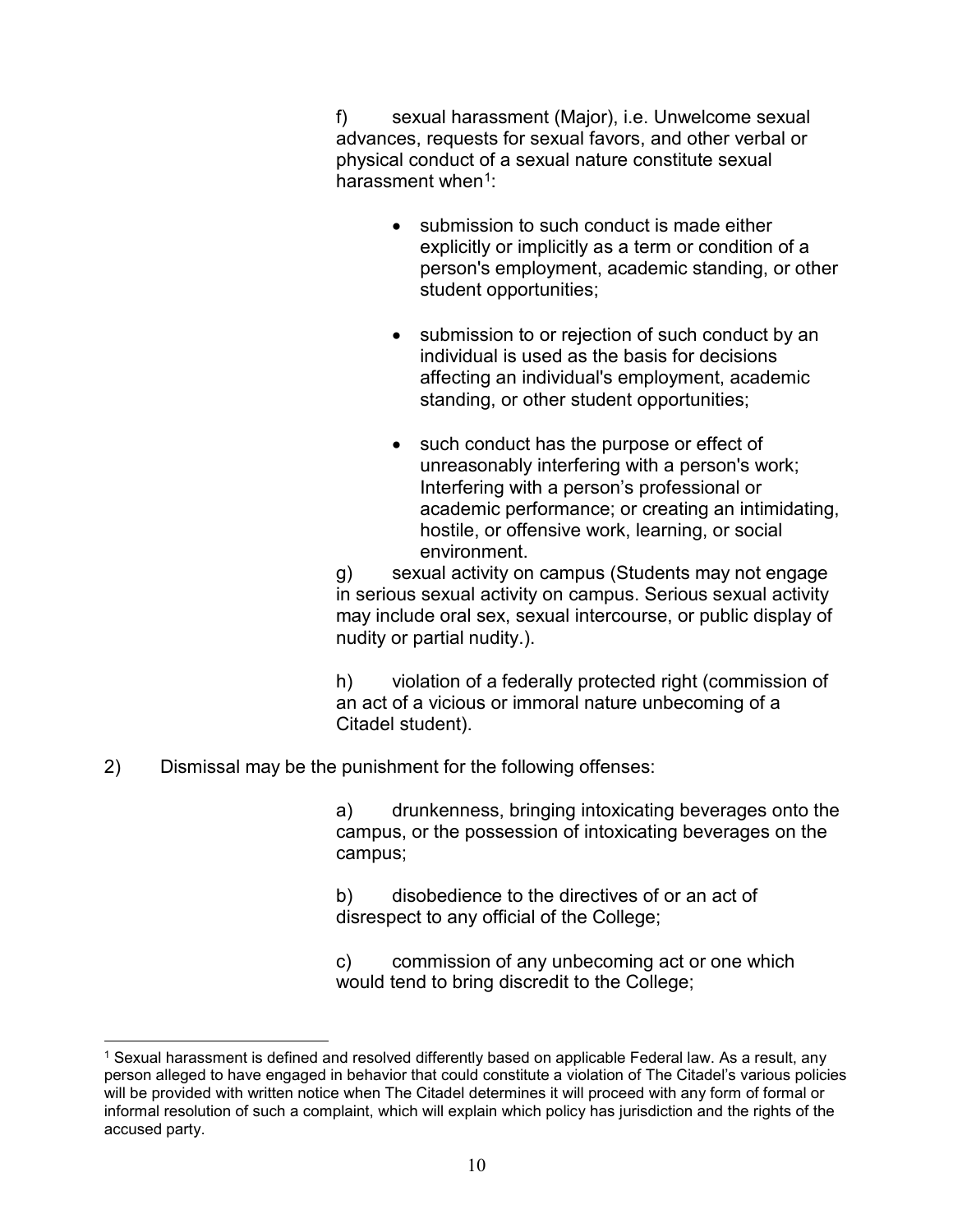d) discharge or possession of firearms on campus, except under proper supervision on authorized ranges;

e) participation in extremist organizations, gang activities, racist or skinhead organizations, or any activity that will adversely affect the good order of The Citadel.

3) Suspension may be the punishment for the following offenses:

a) insubordination or disorderly conduct;

b) calling another student to personal account for actions taken while in the discharge of duties;

c) sexual harassment (Minor), i.e. Unwelcome sexual advances, requests for sexual favors, and other verbal or physical conduct of a sexual nature constitute sexual harassment when:

- submission to such conduct is made either explicitly or implicitly as a term or condition of a person's employment, academic standing, or other student opportunities;
- submission to or rejection of such conduct by an individual is used as the basis for decisions affecting an individual's employment, academic standing, or other student opportunities;
- such conduct has the purpose or effect of unreasonably interfering with a person's work; interfering with a person's professional or academic performance; or creating an intimidating, hostile, or offensive work, learning, or social environment.

d) Other punishment may be imposed by the appropriate authority for any disorderly act, neglect, or misbehavior listed in regulations specifically prepared for students other than cadets.

e) Any student who damages or destroys any public property connected with The Citadel will pay for damages or destruction. In the case of wanton destruction, the student may be subject to further disciplinary action.

B. Authority to Discharge: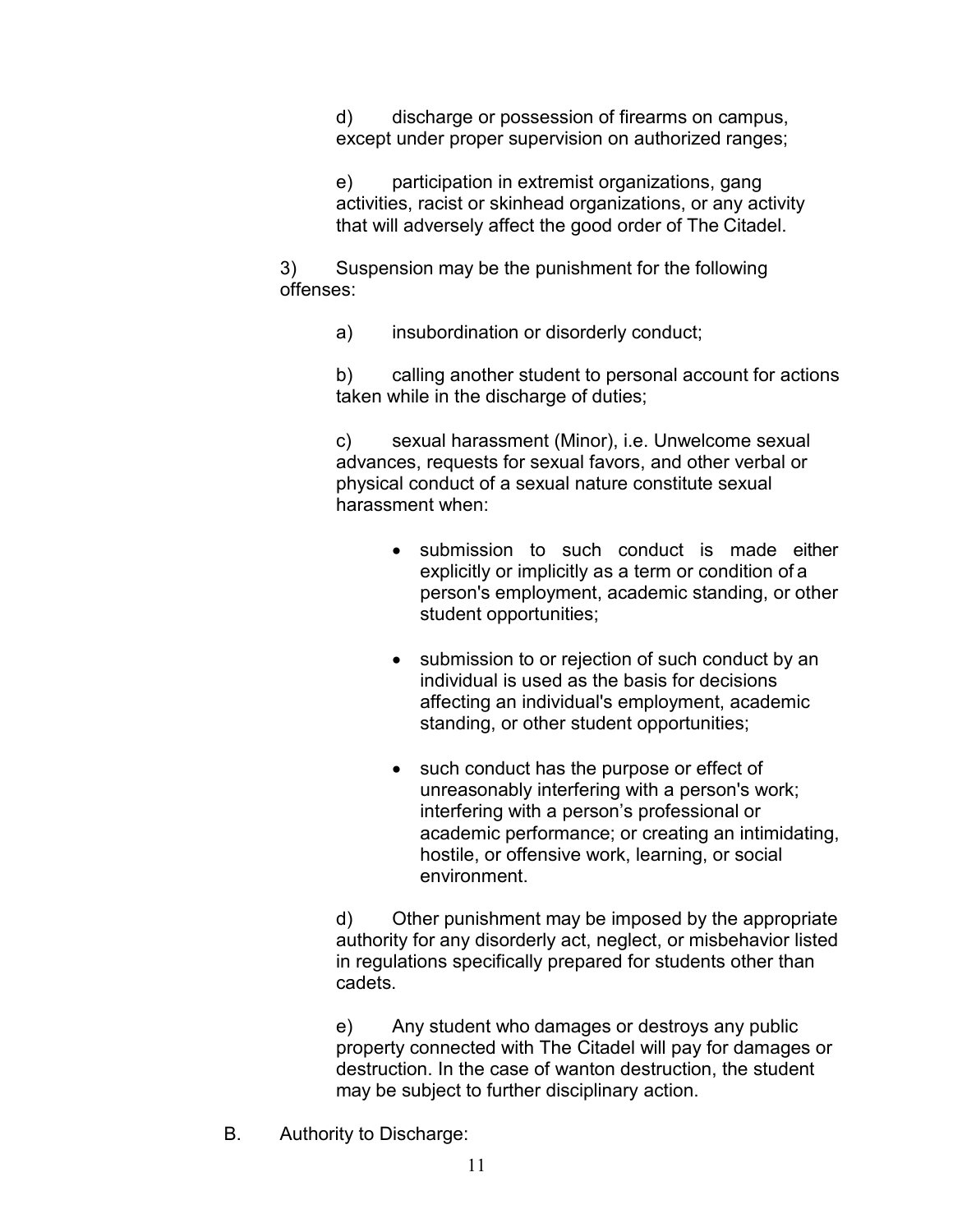1) No student shall be discharged before graduation except by Special Order from the Office of the President or by policy stated in a catalog of the College. The President may, by written authorization, delegate the authority to discharge students administratively to an appropriate official of the College.

- 2) The President has authority to discharge a student:
	- on the student's application or, if the student is a dependent and acquiesces, on request of the parent or guardian;
	- for whom expulsion, suspension, or dismissal has been recommended;
	- who otherwise fails to meet continuing conditions of admission or matriculation set forth in the *College Regulations* or a college catalog;
	- on recommendation of the Medical Review Board.

3) The Chair of the Board of Visitors will be informed of the discharge of students for disciplinary reasons. With the exception of a Title IX case, a disciplinary finding of expulsion, dismissal, or suspension or an honor finding of expulsion shall be imposed only by the President.<sup>[2](#page-11-0)</sup>

C. Temporary Suspension: The President may suspend a student temporarily pending a hearing when, in the President's opinion, such action is in the best interests of the suspended student or the maintenance of good order and discipline.

D. Resignation:

1) A student who has been accused of a disciplinary offense that could require a board or hearing or who has accumulated sufficient demerits to warrant a board or hearing will not be permitted to resign, except with the permission of the President,

<span id="page-11-0"></span> $2$  In cases involving students under Title IX, the members of the hearing panel make findings of fact and a recommendation of sanctions. In cases in which the panel does not recommend separation from the college, the Commandant or the Provost, as appropriate, makes the final determination of sanction. In cases in which the panel recommends suspension or dismissal, the Provost makes the final determination of sanction. In cases in which the panel recommends expulsion, or in cases where the Provost recommends expulsion, the President makes the final determination of sanction.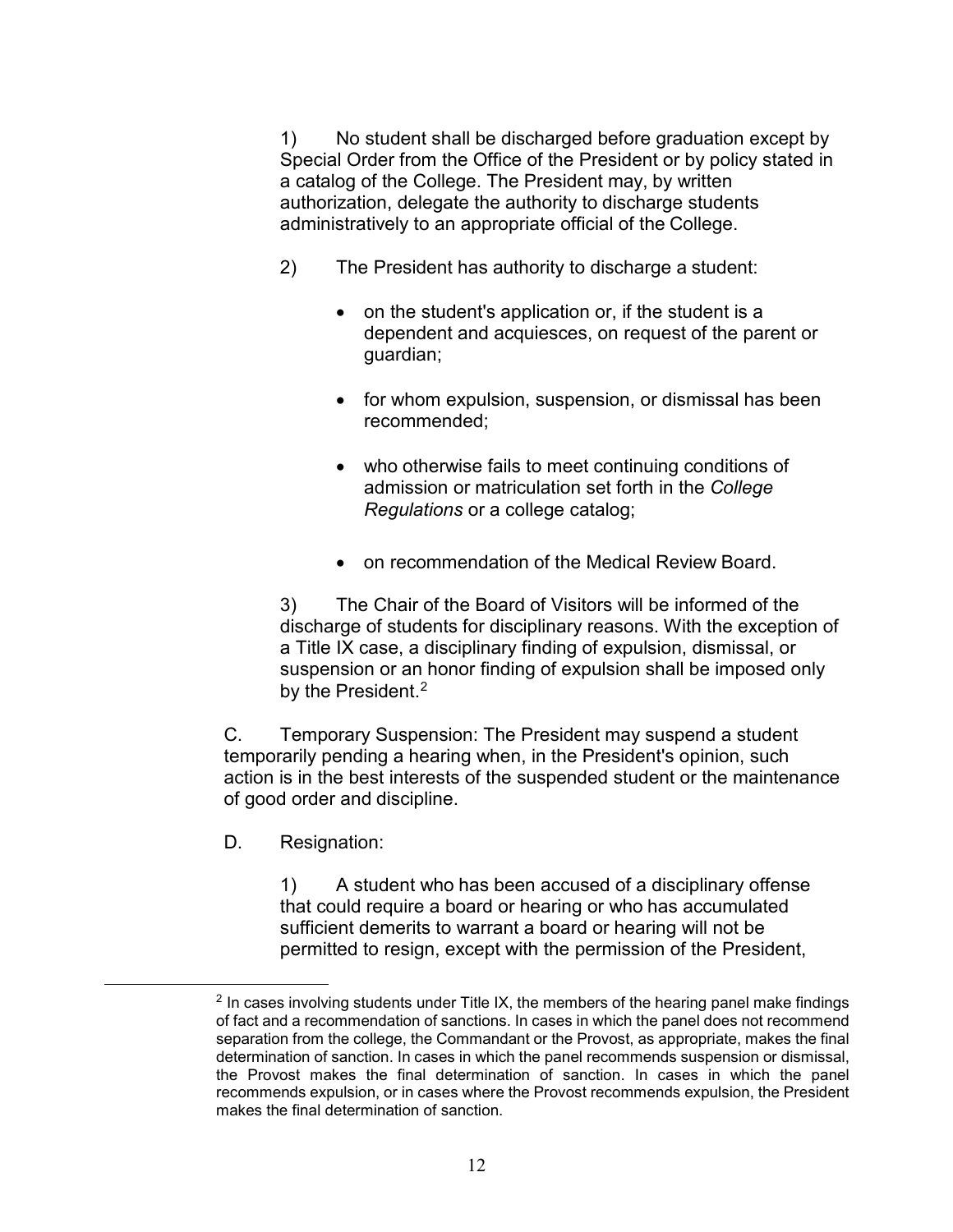and must face the prescribed board or hearing. A student who has been given permission to resign by the President in lieu of facing the prescribed board or hearing will be treated by The Citadel as if he or she has been found guilty of the offense in question and has been awarded the maximum punishment authorized.

2) A student who has not been given permission to resign but who elects to leave the College with a disciplinary board, hearing, or offense pending that could result in suspension, dismissal, or expulsion, will be suspended, dismissed, or expelled in absentia, as determined by the maximum punishment allowed for the charge in question. The Office of the President will direct the Office of the Registrar to so inform the student.

3) A student accused of a violation of academic integrity may resign at any time prior to the final disposition of the case. A student who leaves the College with an honor trial or accusation pending will be expelled in absentia. The Office of the President will direct the Office of the Registrar to so inform the student.

- E. Types of Discharge. In all cases in which a cadet is discharged for disciplinary reasons, the terms "Discharged," "Discharged as a result of disciplinary action for violation of student code of conduct," "Permission to Resign," "Resigned as a result of disciplinary action for violation of student code of conduct," or "Administrative Discharge," as appropriate, will appear on the academic transcript. The following terms are used by the Office of the President in announcing internally the discharge of cadets or non-cadet students for disciplinary reasons. These terms do not appear on the cadet's or non-cadet student's academic transcript.
	- 1) PERMISSION TO RESIGN indicates that the cadet or non-cadet student has resigned in lieu of facing a board or hearing that could have led to his or her suspension, dismissal, or expulsion from the College. This cadet or non-cadet student will be treated by the College as if he or she has been suspended, dismissed, or expelled, whichever is the maximum punishment the cadet or non-cadet student could have received had he or she elected to face the charge or accusation that had been made.
	- 2) SUSPENDED indicates that the cadet or non-cadet student has been required to leave the College for a period of one semester.
	- 3) DISMISSED indicates that the cadet or non-cadet student has been required to leave the College for a period of two semesters.)
	- 4) EXPELLED indicates that the cadet or non-cadet student has been required to leave the College and is not eligible to return. A cadet or non-cadet student who has been expelled may not enroll in classes in any of The Citadel's programs--Cadet, Citadel Graduate College or Summer School.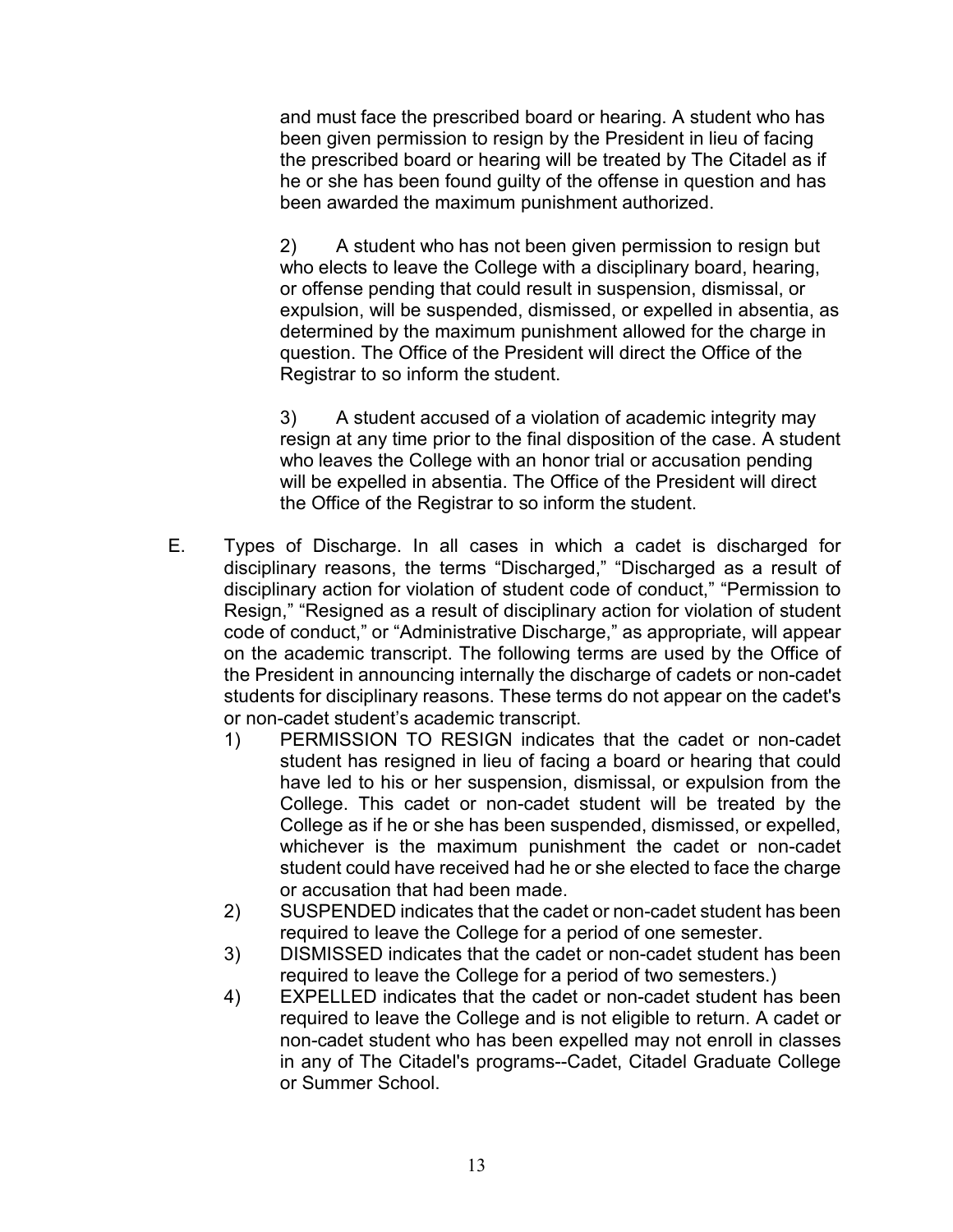- F. Reinstatement:
	- 1) A student who has been expelled, has been expelled in absentia, or has been given permission to resign with a possible expulsion offense pending will not be eligible for readmission to the College unless new evidence becomes available within one academic semester after the charges were filed or the action of the College is finalized, and that evidence indicates to the satisfaction of the Provost/Dean of the College that the original findings or charges were in error.
	- 2) A student who has been dismissed, has been dismissed in absentia, or has been given permission to resign with a possible dismissal offense pending may make written application during the second semester following the semester of discharge for readmission at the beginning of the semester following the application; i.e., a minimum of two semesters must elapse after the semester of dismissal before the semester of readmission. The summer will not serve as a semester for these purposes. Such applications will be considered by the appropriate dean who is responsible for the process of clearing readmission to the College.
	- 3) A student who has been suspended, has been suspended in absentia, or has been given permission to resign with a possible suspension offense pending may make written application during the first semester following the semester of discharge for readmission at the beginning of the semester following the application; i.e., a minimum of one semester must elapse after the semester of suspension before the semester of readmission. The summer will not serve as a semester for these purposes. Such applications will be considered by the appropriate dean who is responsible for the process of clearing readmission to the College.

## 8. INVESTIGATIONS AND HEARINGS:

A. Investigations:

1) Investigations will be conducted by persons appropriately trained to conduct such investigations and will be appointed by the administrator with authority granted by the policy which is alleged to have been violated. Hearings will be conducted by officers on boards appointed by the President, the Commandant of Cadets, or the Provost/Designee, as appropriate.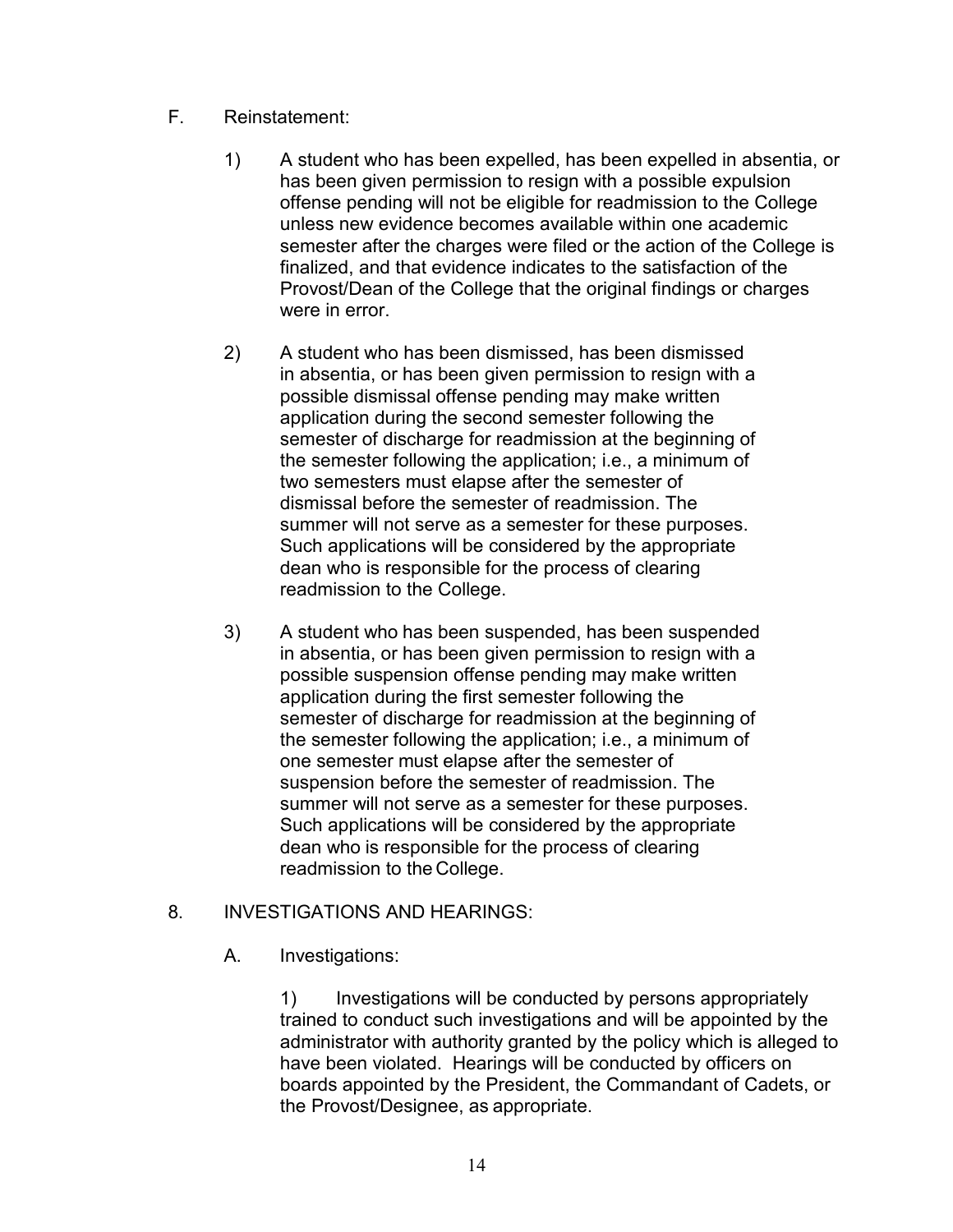2) An individual who has been accused of an offense under investigation may furnish names of individuals and materials to the investigator or policy administrator for purposes of appearance in the hearing.

B. Advisor:

In all college hearings and boards<sup>[3](#page-14-0)</sup>, to include appeals before the Board of Visitors, the student may be assisted by another student, not to exceed two<sup>[4](#page-14-1)</sup>. Under no circumstances will any faculty or staff member or student who is serving as an advisor for a student before any board or hearing at The Citadel be remunerated for such services. Any faculty or staff member or student serving in such capacity, when appearing before such a board or hearing, will be in the appropriate uniform or other attire for the occasion. Students who are facing disciplinary hearings for an act, which is also the subject of an off campus criminal proceeding, may request that one of the advisors be an attorney. A request to have an attorney present at a hearing or board must be made in writing to the board president two days in advance of the board or hearing. An attorney may act only in an advisory role to the student client. An attorney serving as an advisor may not ask questions $5$  of witnesses or board members, represent the student, or actively participate in the hearing process. If the cadet or student has an attorney present as an advisor, the College may, at the discretion of the board president or chairman, have legal counsel present to advise the board.

C. Hearings for Violations of Disciplinary Regulations:

1) Students accused of a violation of disciplinary regulations which may lead to suspension, dismissal, or expulsion are entitled to the following: to have a fair and prompt hearing before an officer or a board of officers of the College; to be informed in writing of the offense of which accused and to have reasonable time to prepare a defense (at least 72 hours after notification); to have as an advisor another student or member of the permanent faculty or staff, not to exceed two $6$ , of their own choosing; to be able to cross-examine witnesses against them and to present witnesses in their own behalf; to petition to appeal to the proper authority should the decision go against them; and, with the permission of the President, to resign from the College at any time prior to a hearing or an

<span id="page-14-0"></span> <sup>3</sup> All persons involved in appeal hearings for a complaint of sexual assault, dating violence, domestic violence or stalking are trained according to Title IX policy.

<span id="page-14-1"></span><sup>4</sup> In hearings related to allegations of sexual harassment, sexual assault, dating violence, domestic violence, and stalking, the Complainant and the Respondent are permitted anyone of their choosing to serve as an advisor, including legal counsel.

<span id="page-14-3"></span><span id="page-14-2"></span><sup>5</sup> In Title IX hearings, the advisor is the person who asks questions of others during cross examination. <sup>6</sup> Students may only have a maximum of one advisor for VAWA complaints regardless of Title IX or non-Title IX hearings.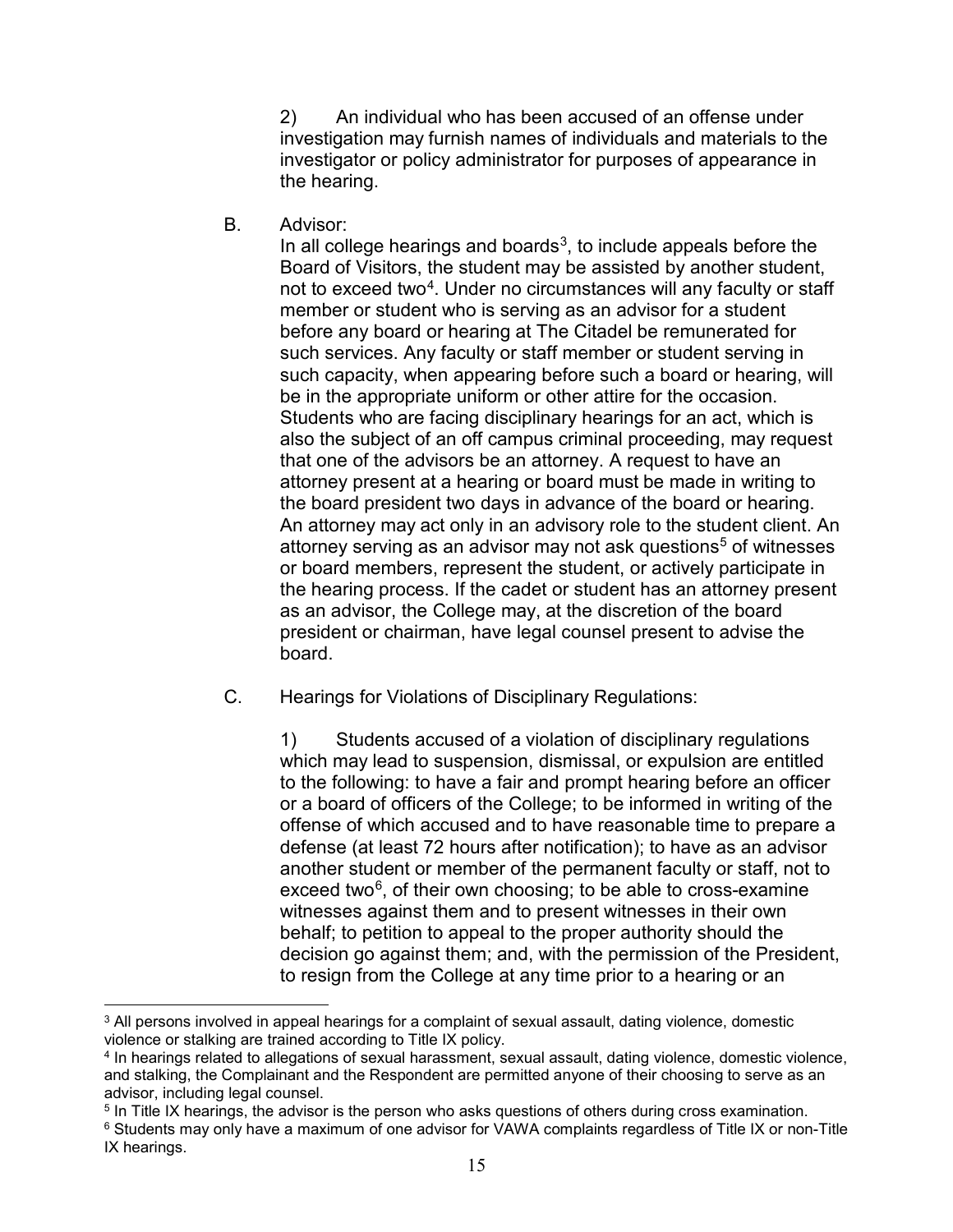appeal which they have requested. For cases where the potential punishment is expulsion, the hearing, whether informal or formal, will be taped.<sup>[7](#page-15-0)</sup>

2) For offenses that may lead to suspension, dismissal, or expulsion, the Commandant of Cadets will appoint the officer or board of officers to hear cases which involve cadets or students living in the barracks during one of the summer sessions. The Provost/Designee will appoint the officer or board of officers to hear cases which involve non-cadet students or cadets in Day Student Status in the academic year and for students (non-cadet students, cadets, and cadets in Day Student Status) not living in the barracks during one of the summer sessions.

3) Based on the evidence presented, the hearing officer or board may recommend any appropriate penalty to the appointing authority. Disciplinary penalties involving suspension, dismissal, or expulsion may be recommended to the President by the appointing authority and shall be imposed only by the President.

D. Appeals:

1) Penalties may be appealed in writing to the authority one level higher than the penalty approval authority.

2) An appeal does not provide a second forum in which to present the case. Appeals deal only with how a decision has been reached and not with the decision itself. The following are the exclusive grounds for appeal except in appeals governed by Title IX (20 USC 1681, as prescribed by implementing regulations published at 85 F.R. 30026, et. seq.),

i. that the hearing officer or board failed to provide due process;

 ii. that significant information has been discovered since the board or hearing, which would probably change the result, but which could not, in the exercise of due diligence, have been presented to the board or hearing.

In appeals governed by Title IX 20 USC 1681, as prescribed by implementing regulations published at 85 F.R. 30026, et. seq., the grounds for appeals are:

(i) Procedural irregularity that affected the outcome of the matter; or

(ii) New evidence that was not reasonably available at the time the determination regarding responsibility or dismissal was made, that

<span id="page-15-0"></span> <sup>7</sup> In cases under VAWA, informal resolution does not result in a hearing.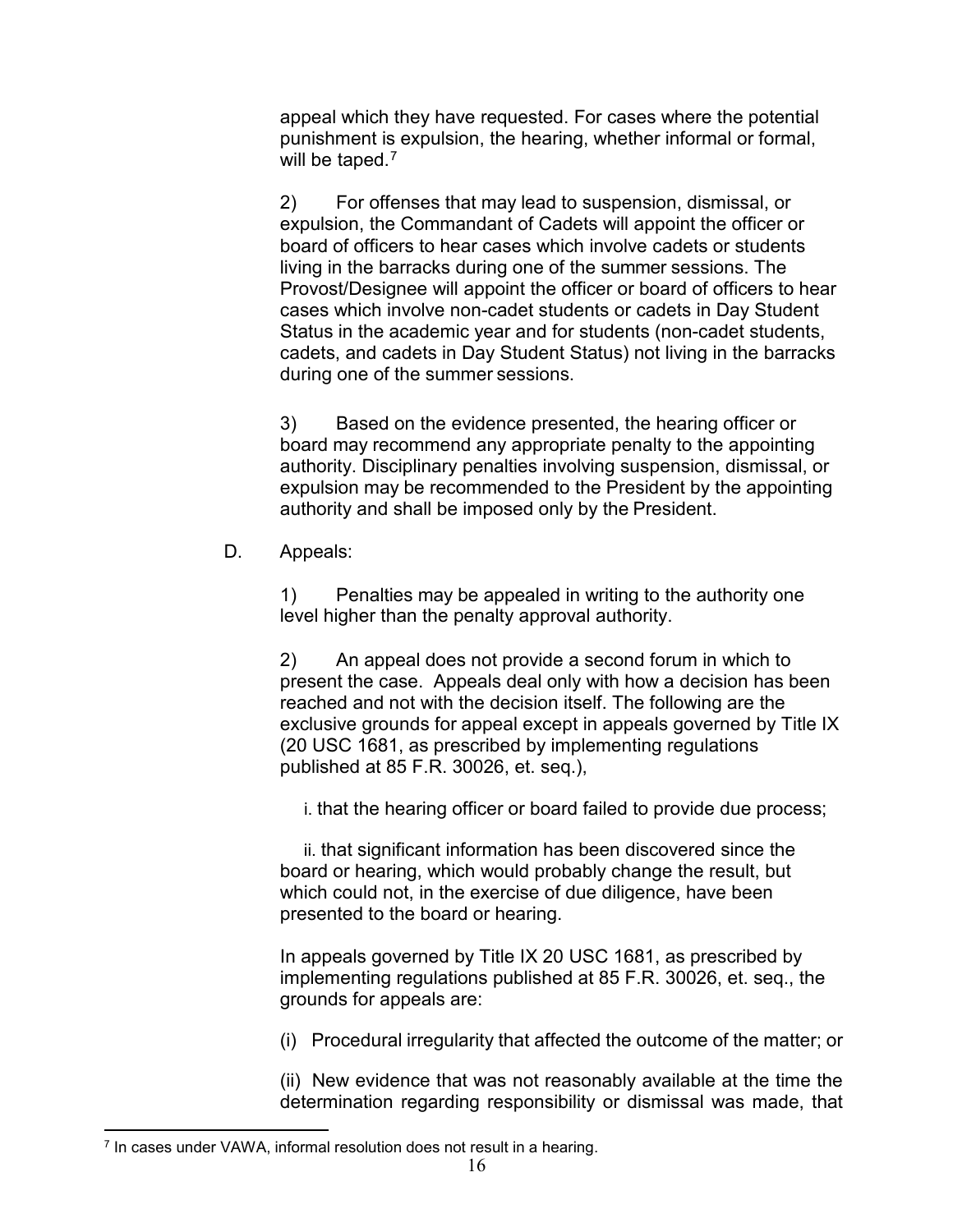could affect the outcome of the matter; or

(iii) The Title IX Coordinator, investigator(s), or decision-maker(s) had a conflict of interest or bias for or against complainants or respondents generally or the individual complainant or respondent that affected the outcome of the matter.

3) Students who have been suspended, dismissed, or expelled by proper authority are entitled to appeal. The Appeal Process is governed by [Memorandum 2-018](https://nam10.safelinks.protection.outlook.com/?url=https%3A%2F%2Fwww.citadel.edu%2Froot%2Fimages%2Fpolicies%2F2-018-student-appeals-of-disciplinary-decisions.pdf&data=04%7C01%7Ckbrenna1%40citadel.edu%7Ce2a5f4663546407a4e2908d8a1f6b4d0%7C960c1081d06341f8844b41d738db04a3%7C0%7C0%7C637437428275156861%7CUnknown%7CTWFpbGZsb3d8eyJWIjoiMC4wLjAwMDAiLCJQIjoiV2luMzIiLCJBTiI6Ik1haWwiLCJXVCI6Mn0%3D%7C1000&sdata=W55O4Q2PPQq2LcKgDLaEwejpRac%2Fuypb%2BVKCpRkAreg%3D&reserved=0)

4) A student who is under sentence of suspension, dismissal, or expulsion and who has submitted a petition of appeal to the proper authority may request permission of the President to attend classes until final action is taken on the petition of appeal.

9. BARRACKS REGULATIONS FOR SUMMER SCHOOL:

The Commandant of Cadets is responsible for the administration of student life in the barracks. Barracks proctors and guards are representatives of the Commandant. All students in the barracks will obey instructions they may receive from proctors or guards. As a part of living in the barracks, all students are expected to adhere to the following rules and guidelines:

A. The Citadel prohibits the possession or consumption of alcohol in the barracks or on the campus by any student. All students are responsible for reporting violations. Suspected violations of this alcohol policy will result in the following actions:

1) If alcohol is found in a room, other areas of the barracks, or other buildings, all these areas will be searched and all residents of that room or all students suspected of possession of the alcohol will be referred to the Commandant for disciplinary action.

2) If evidence warrants, the student(s) will be required to leave the barracks by a specified date with no refund of fees and full payment of the contract is required. If the student(s) does not move out by the specified date, a fine of \$25.00 per day will be charged for each day past the deadline to move.

3) Alcohol related offenses may result in removal from all classes for that term with forfeiture of all tuition and fees.

B. The Citadel has a zero tolerance policy for the possession or use of illegal drugs/drug paraphernalia. Prescription drugs should be properly labeled. Based on reasonable suspicion, appropriate Citadel staff have the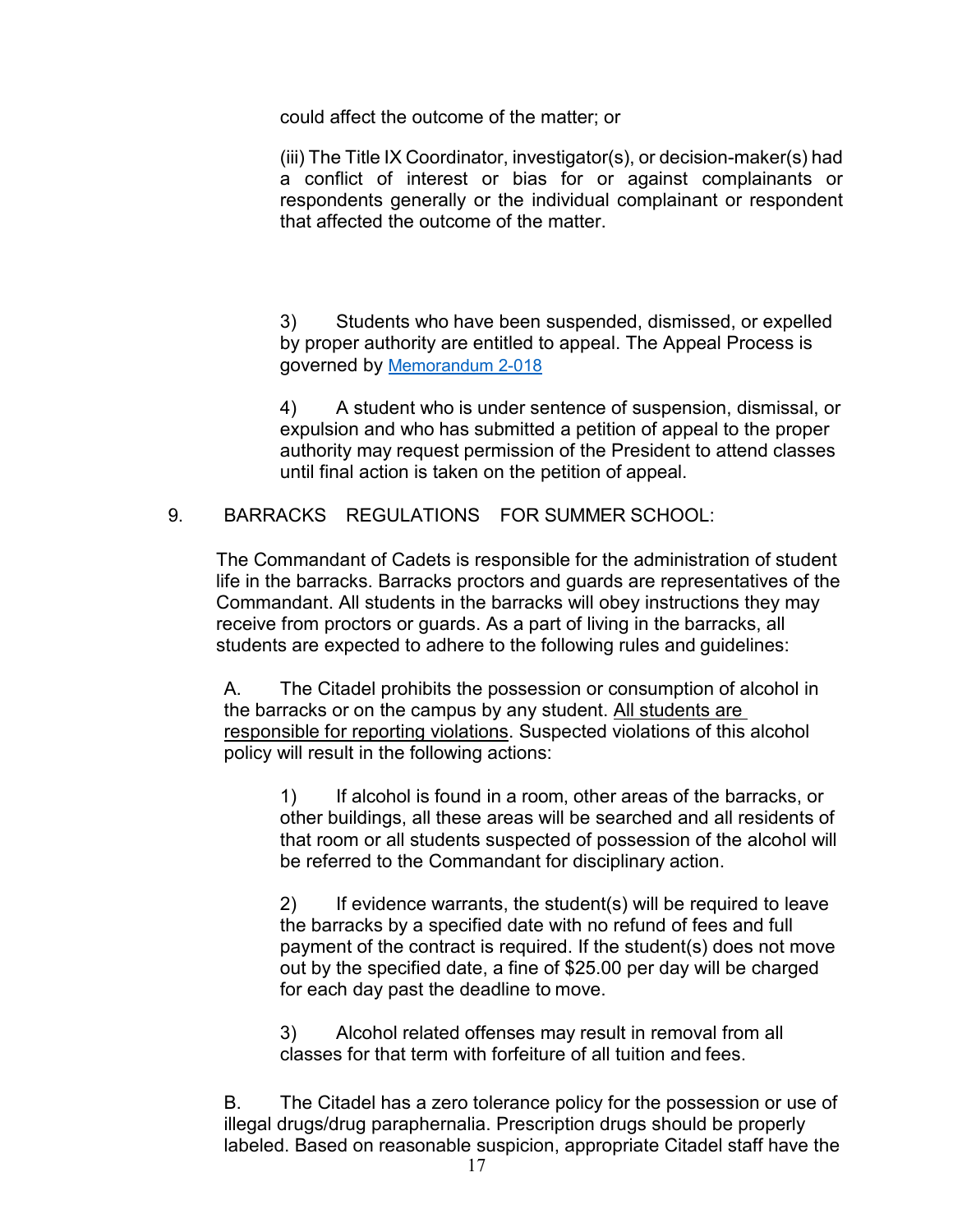authority to search a room in the barracks or barracks area as necessary when reasonable suspicion is present. A search may be conducted with or without a student present. The Citadel reserves the right to involve Public Safety and local law enforcement officials as necessary. All students are responsible for reporting violations. Failure to report may itself result in disciplinary action. If illegal drugs or drug paraphernalia are found in a room or area, all residents of that room or all students suspected of possessing these drugs or drug paraphernalia will be referred to the Commandant for disciplinary action, which may include expulsion from the College.

C. Personal Conduct:

1) Students are expected to give support and reasonable respect to all barracks staff, proctors, and fellow students. Complaints concerning barracks staff members and proctors should be made in writing to the Commandant of Cadets.

2) Students are expected to give proper respect to all Citadel staff members. Use of profanity, "name-calling," threats, or intimidating behavior of any kind will be considered a reason for removal from the barracks with no refund of fees and full payment of contract required. Students must work with the barracks staff to create the best living/learning environment possible for all students.

3) Students are expected to take proper care of The Citadel property. Students found responsible for the abuse of Citadel facilities or equipment will be required to cover costs of replacement or repair.

4) Students are expected to abide by the following visitation policy:

> a) There will no visitation by non-residents in the barracks.

5) Students are expected to report any known rule infraction(s) to the Barracks staff. Failure to report places the student at risk of being held accountable for the infraction(s) as well.

6) Students who conduct themselves in a belligerent manner threatening, pushing, hitting, or shoving—will be required to change rooms or may be removed from the barracks with no refund of fees and full payment of contract is required. Students who find themselves recipients of belligerent acts should withdraw from the situation and report the incident to the barracks proctor.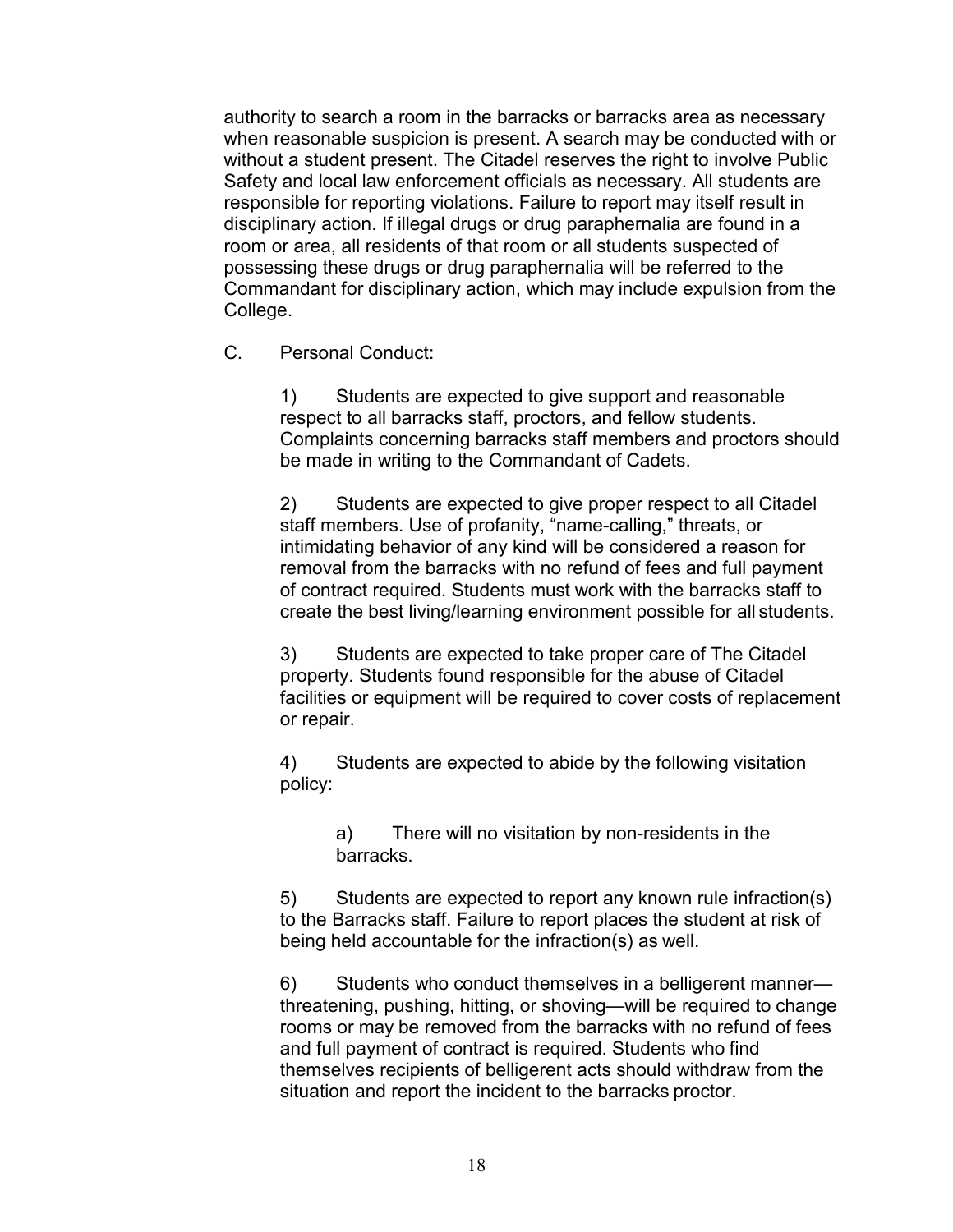7) The following items are not permitted in the barracks or on campus:

Firearms with this exception. If a student has a concealed weapons permit issued by the State of South Carolina, or a reciprocal state, the student is allowed to store a pistol in her or his vehicle, in accordance with S.C. Code Ann. 16-23-420 and 23-31-210;

- a) firearms unless a student has a concealed weapons permit issued by the State of South Carolina, or a reciprocal state. If so, the student is allowed to store a pistol in her or his vehicle, in accordance with S.C. Code Ann. 16-23-420 and 23-31-210;
- b) guns (including b-b guns/pellet guns);
- c) fireworks;
- d) explosives;
- e) lighter fluid or other combustible items;
- f) knives prohibited by law;
- g) bows and arrows;
- h) other dangerous weapons;
- i) Pets
- j) Candles
- k) Alcohol
- l) Cooking devices/appliances

Students may be removed from the barracks immediately for possession of any of these items with no refund of fees and full payment of contract required.

8) Summer School students are not to engage in serious sexual activity on The Citadel campus. Serious sexual activity may include oral sex, sexual intercourse, or public display of nudity or partial nudity. Engaging in such activity may result in expulsion from the College.

9) Citadel Policy prohibits sexual harassment (which includes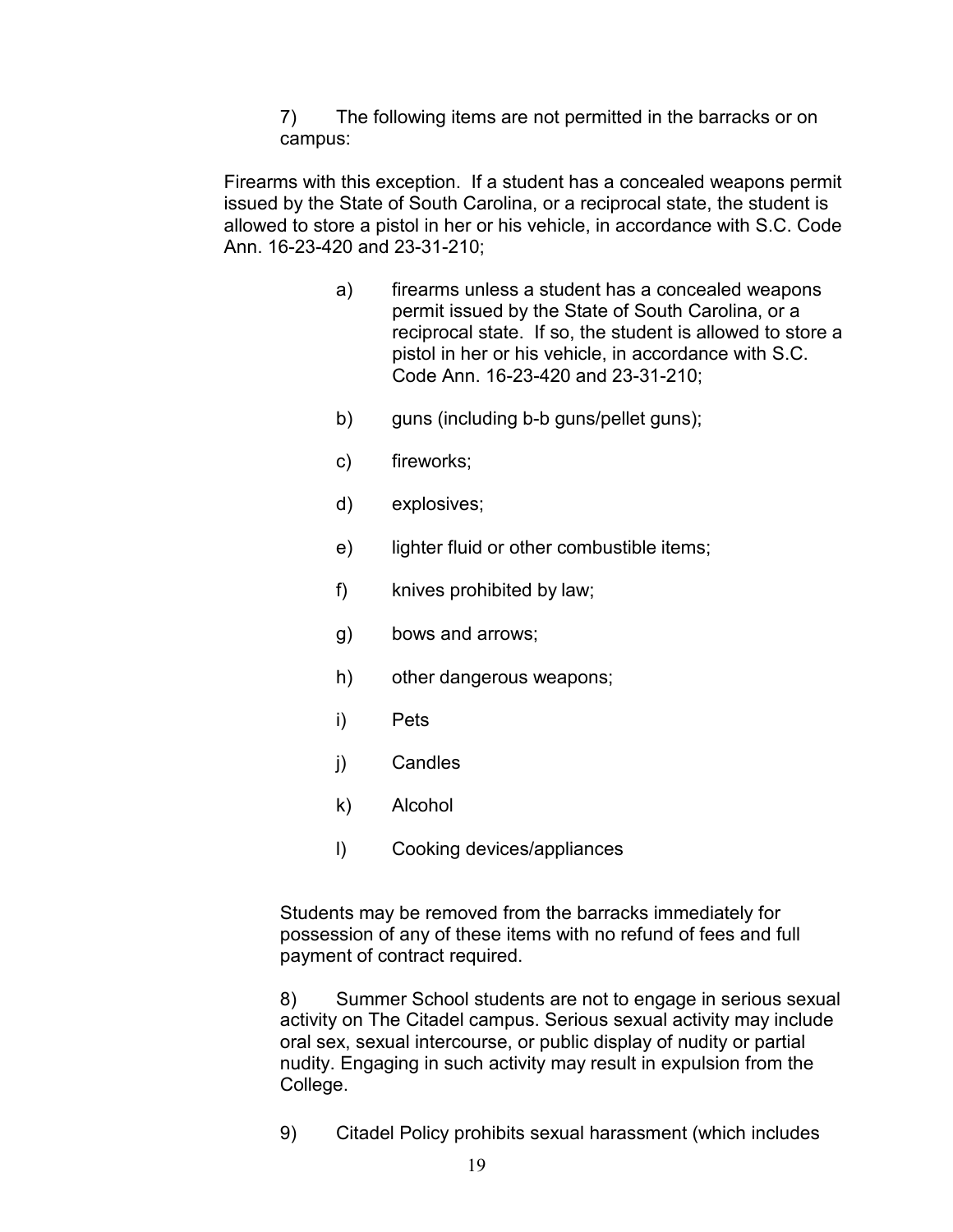acts of sexual assault, dating violence, domestic violence and stalking), hazing, and discrimination in any form. Not only are sexual harassment, hazing, and discrimination illegal, they are also unprofessional and seriously undermine the atmosphere of trust which is essential to a healthy learning environment. Incidents of sexual harassment, hazing, and / or discrimination involving a student will be reported to the Commandant for appropriate action.

D. Regulations for Barracks Life:

1) Candles of any type and incense are not permitted in the barracks. Any candles or incense found in a barracks room will be removed, and the residents may be subject to a fine. Any contraband that is removed will not be returned.

2) Cooking is not allowed in the barracks. Toasters, open-eye burners, microwave ovens, and hot oil popcorn poppers are not permitted in the barracks. Gas, charcoal, and electric grills are not permitted. Coffee makers are permitted.

3) Walls and doors of the barracks are easily damaged by tacks, nails, and tape. No materials (i.e. posters, bulletin boards, etc.) may be attached on doors or walls. If a student attaches something on the walls or doors, he / she is responsible for the damage and will be assessed an appropriate fine.

4) No parties are allowed in the barracks unless authorized by the Battalion TAC Officer. A "party" is defined as a gathering of more than 6 persons with the intent to celebrate for any reason. This does not include formal or informal meetings and formations.

5) Pets and fish are not permitted in the barracks. Stray animals (animals that no one claims) are not to be fed or housed in the barracks. Contact the barracks proctor if such an animal is in the barracks.

6) Softball, football, roller-blading, skateboarding, bicycling, and all other sports like activities are not allowed inside the barracks as they are a safety hazard to all (Roller-blading on campus is not authorized). There will be no loitering in the sally port or in front of the barracks.

7) Food (except for immediate consumption) is not allowed in the barracks.

8) Excessive noise in the barracks, or elsewhere on campus, will not be permitted. This includes the playing of radios or stereos where they can be heard outside the room.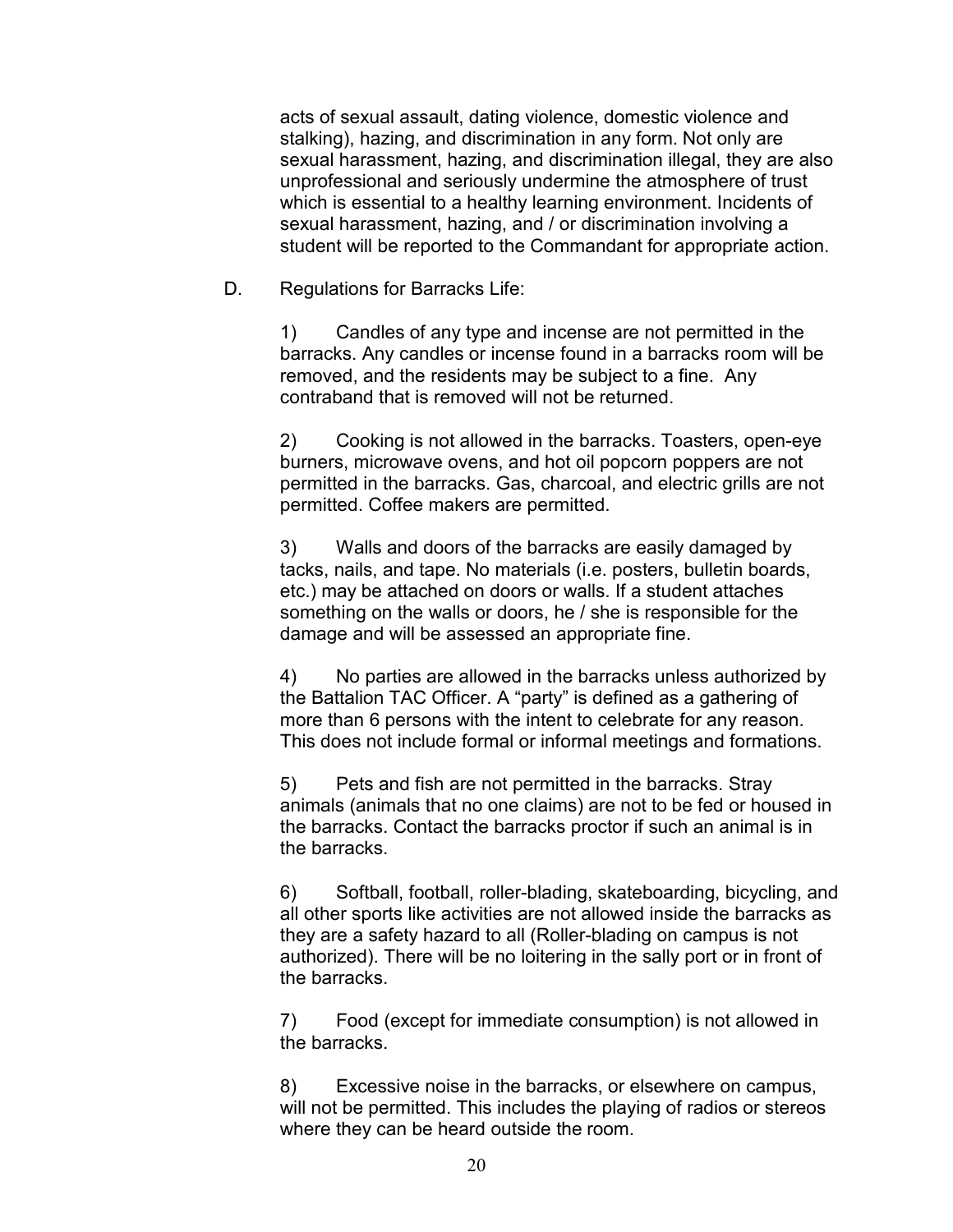9) The throwing of anything off the galleries, or the detonation of explosive devices (fireworks) in the barracks is cause for immediate removal from the barracks.

10) Bicycle racks are located on the ground floor of the barracks. Students may store their bikes on these racks (an U-bolt lock is recommended by Public Safety). Bikes are not allowed inside rooms in the barracks or on the galleries. Bicycles may not be locked to any exit handrail of any building. Bikes locked to inappropriate locations will be confiscated.

#### 11) Computers

a) The barracks are equipped with computer connections to The Citadel's campus wide computer network. Students are encouraged to bring their own computers. Specifications that will enable a student's computer to be connected to the campus wide network are available through ITS.

b) Computer users will not intentionally disrupt the normal operation of College computer systems. All users must respect the confidentiality of College records and the privacy of other users by not trying to access computer accounts, data files, or mail messages which they are not authorized to use. Users may not use unlicensed software on College or personally owned computers and must not copy or distribute software for unlicensed use. All users are expected to conduct themselves in the most proper manner and use only proper, polite language. Sexual or racial harassment or other inappropriate behavior is subject to punishment.

c) Do not remove, without proper authority, Collegeowned computer equipment or furniture from the room to which it is assigned.

d) Do not damage or abuse computer equipment.

e) Do not disrupt computer or computer network operations or interfere with the work of other users.

f) Do not transfer a computer virus or worm knowingly to any computer or computer network.

g) Do not delete or corrupt operating systems or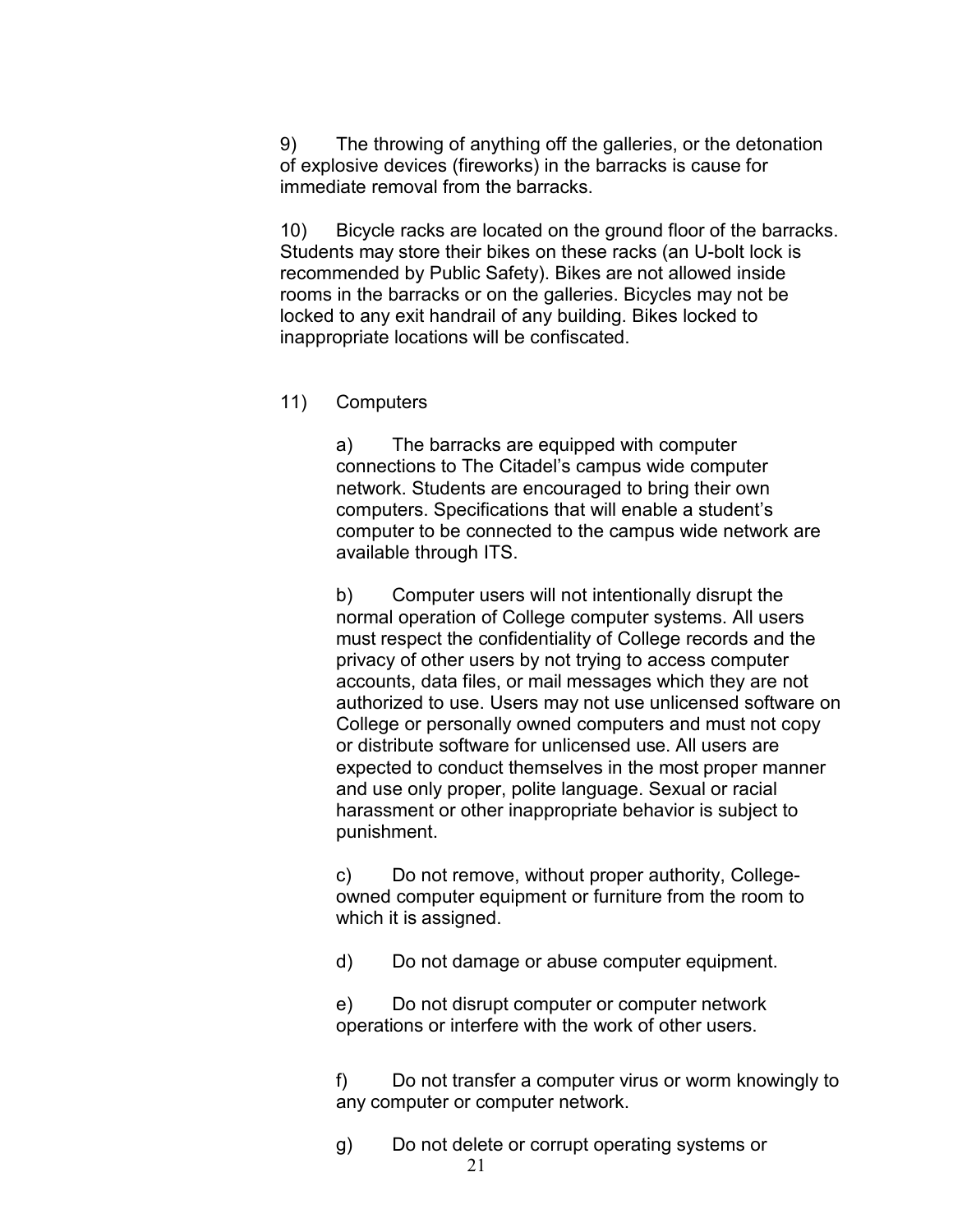applications software installed on any College computer.

h) Do not participate in on-line subversions, pornographic, extremist, or sexually harassing computer activities.

12) Darts and dart boards are not permitted in the barracks as they are considered a safety hazard.

13) Deliveries may be made to the reception table at the entrance to the barracks. However, The Citadel does not assume responsibility for any item left or delivered to the reception table.

14) Residents of the barracks will be appropriately dressed at all times. Particular care must be taken when going from room to room or to the bathroom and back. A towel wrapped around the body is not considered clothing and is prohibited. Residents who are improperly dressed in their rooms must not be visible to persons outside of the room or barracks. Sunbathing is not authorized in the barracks. Students wishing to sunbathe on campus need to go to The Citadel Boat House.

#### 15) Electrical Appliances

a) Electrical appliances with heating coils or other similar appliances are not permitted in the barracks. Irons are permitted.

b) Authorized Appliances: Computer, clock, radio, desk lamp, stereo, heating pad, television, hair dryer, curling iron, hot curlers, hot air popcorn popper, fans, and coffee makers. Electrical surge protectors are highly recommended for students who bring a personal computer. Electrical appliances must be approved and in good working order.

c) Unauthorized Appliances: Microwave oven, refrigerator, vacuum cleaner, toaster, toaster oven, electric skillet, fryer, grill, hot plate, sandwich maker, waffle maker, hot oil popcorn popper, extension cord, space heater, any type of halogen lamps / lights, multi-plug outlet without surge protector, and window air conditioners.

d) There can be no storage of flammable or combustible material such as propane cylinders, charcoal, or lighter fluid.

e) Violations of the above polices on electrical appliances may results in sanctions or fines.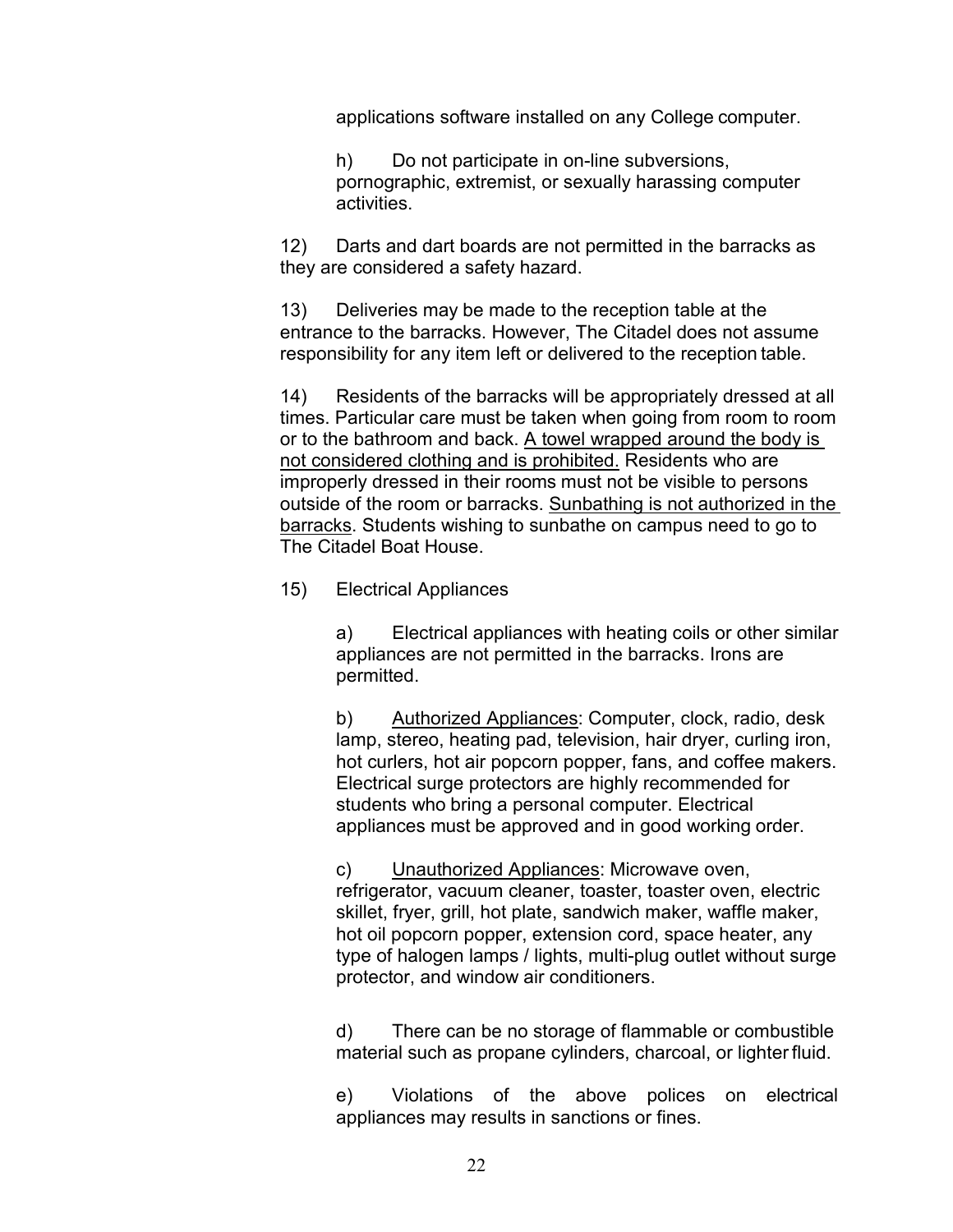#### 16) Fire and Fire Safety

a) Fire and fire safety equipment in the barracks and on campus is necessary to protect life and property. Tampering with fire safety equipment or smoke detectors/alarms in any manner is prohibited. Violations of this policy will result in a fine in the amount of the damage caused, and possible removal from the barracks.

b) The removal of ceiling tiles is a fire hazard. This is considered a serious violation of policy. Students who are found in violation of this policy will be removed from the barracks housing by a specified date. A fine of \$25.00 per day will be levied for each day past the deadline to move. In the event a ceiling tile is broken or missing, students should notify the barracks proctor and complete a Work Order request.

17) Galleries

a) In an effort to maintain a neat and orderly appearance and for property value reasons, students are not allowed to hang articles (laundry, flags, rugs, towels, etc.) from the rails on the galleries or stairways. No furniture is allowed on the galleries or hallways. No smoking is allowed in the barracks. The Citadel is a tobacco-free campus. Students found smoking are subject to dismissal from the barracks.

b) For the protection of all students, items are not to be thrown over the galleries or out barracks windows. Students caught throwing things off the galleries or out windows are subject to removal from the barracks with no refund of fees and full payment of contract required.

c) To keep the noise to a minimum, students should refrain from gathering on the galleries.

## 18) Housekeeping / Trash Disposal

a) Housekeeping services are provided in the barracks, but not for individual rooms. Students are responsible for the cleanliness of their room.

b) All trash must be bagged, tied, and taken to the designated trash pick-up site.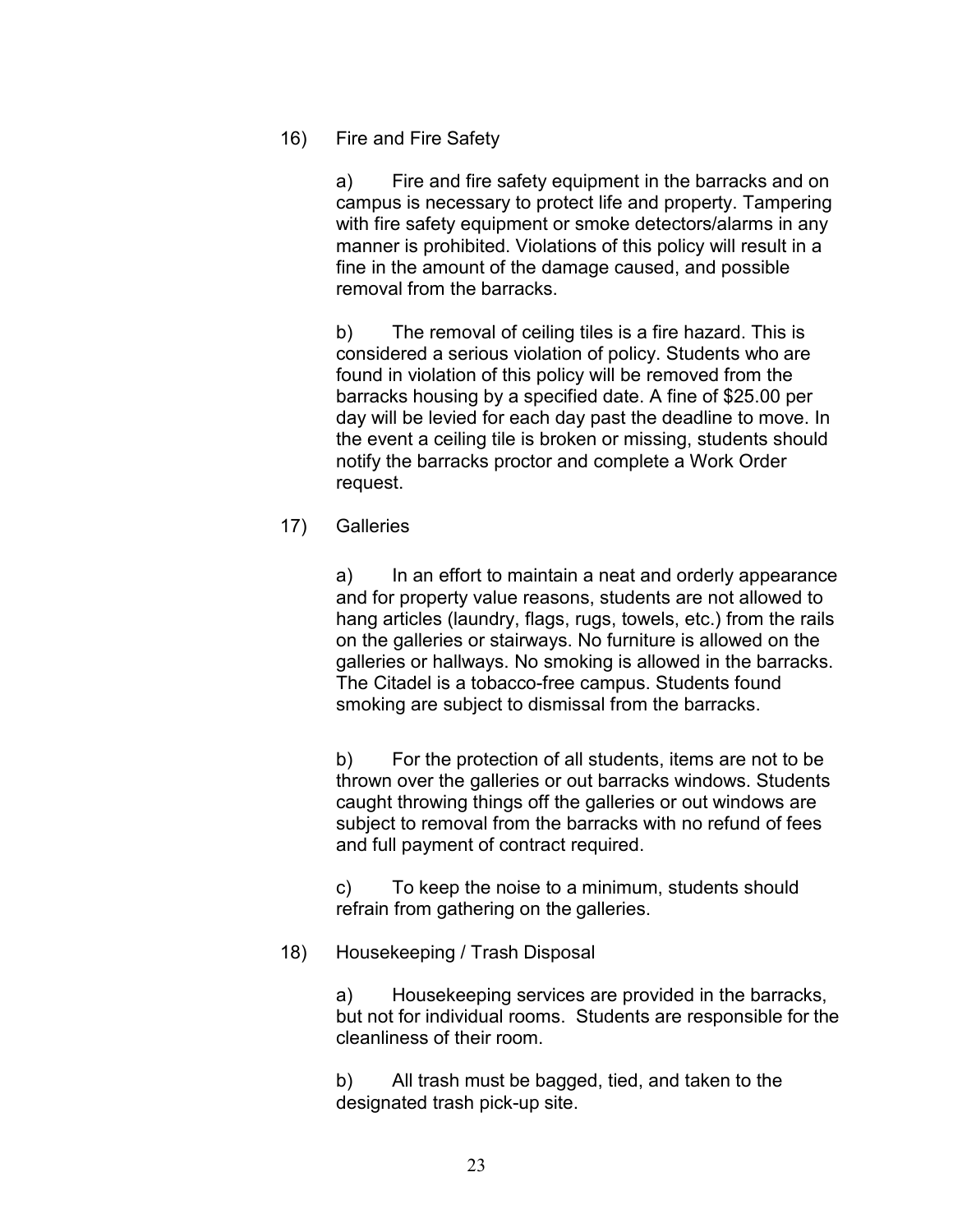#### 19) Access to Barracks Housing

a) The barracks are off-limits except to boarding students and to those who are authorized by the Commandant of Cadets or other proper authority.

b) In order to provide a safe and secure environment in these co-educational facilities, all residents of the barracks will be required to show their valid Citadel ID with the appropriate sticker upon entering the barracks. The reception table staff or Public Safety may request to verify a student's identity at any time to help ensure safety.

c) The barracks will be open and a guard will be on duty in the sally port/front entrance from 0530 to 2300 hours Sunday through Thursday and until 2400 hours Friday and Saturday. No student is authorized to enter the barracks after times noted above. During the time when the front gate/door is locked, a guard will be in the guard room. While residing in a barracks other than Band Barracks, all barracks gates, except the Main Gate, will be permanently locked except for trash removal.

d) Maintenance staff reserves the right to enter a student's room when acting in an official capacity on behalf of The Citadel. This applies whether the student is or is not present at the time of entry.

#### 20) Check-out

a) Before vacating the barracks, students must officially check-out with the barracks proctor

b) If a student withdraws from The Citadel, housing fees will be charged until the date of check-out.

c) Students are expected to use and share the furniture provided in the barracks. No additional furniture (ex. old sofas, chairs, tables, etc.) is allowed. Furniture is not to be removed to ensure that all furniture is in place upon checkout.

#### 21) Maintenance

a) Maintenance problems within the barracks should be reported on Work Order Request forms available at the reception table on the first floor of the barracks. Maintenance emergencies, such as flooding, electrical problems, and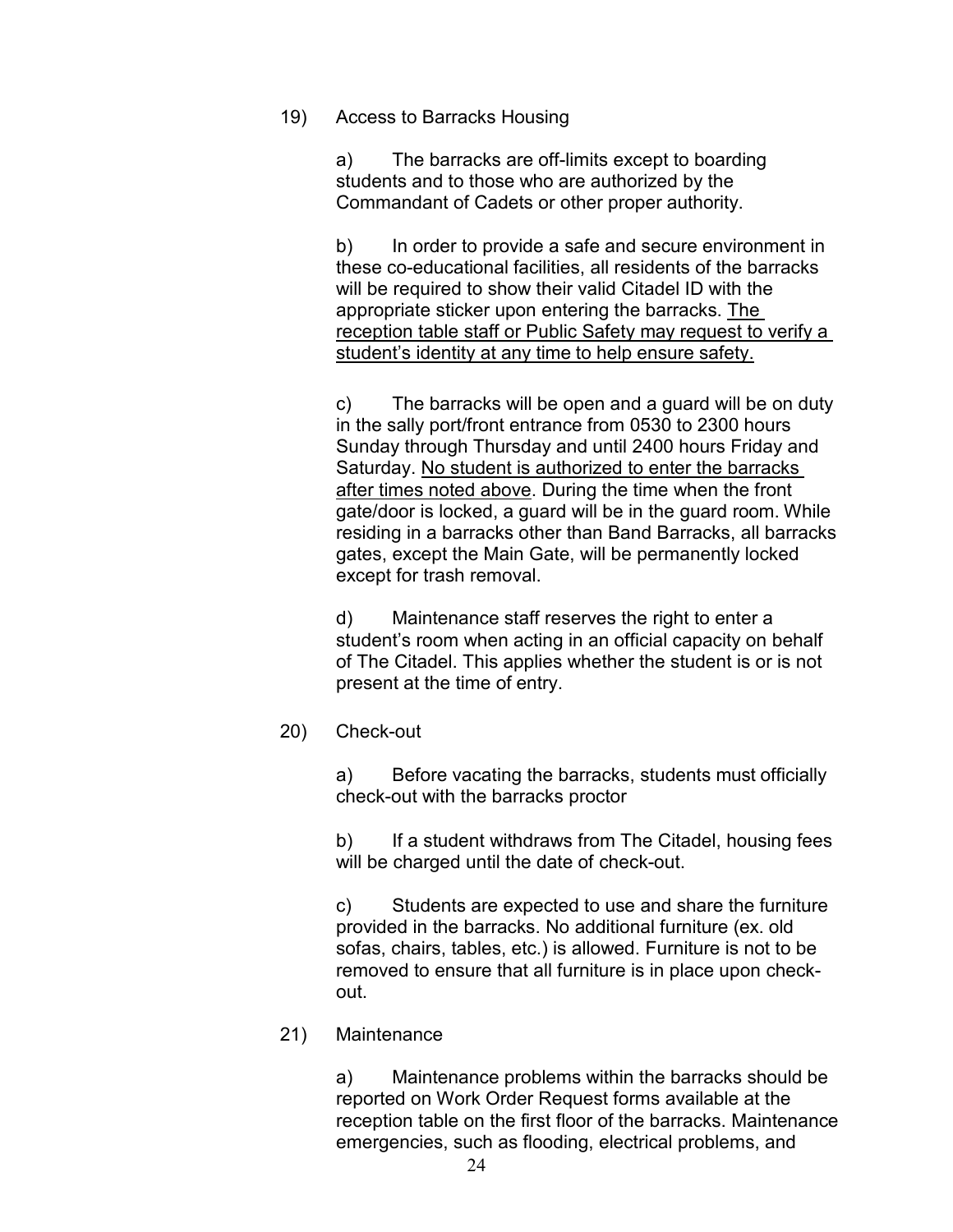sewer difficulties, should be phoned to **953 5093** during the hours of 8:00 a.m. – 4:00 p.m. Monday through Friday and to **953-6557** any other time. Fire emergencies should be phoned immediately to Public Safety at **9535114**. Physical Plant employees reserve the right to enter a student's room for necessary maintenance.

b) The Citadel has a contract for pest control in the barracks, which includes spraying on a routine basis. Students are asked to help reduce pest problems by sealing and putting away all food items, and bagging their trash. A work order, obtained at the front reception table, must be completed if pest problems arise between routine sprayings.

## 22) Quiet / Study Hours

a) The hours from  $7:30$  p.m.  $-7:30$  a.m., Sunday through Thursday, have been designated as "Quiet or Study Hours." During these hours, noise must be kept to a minimum to allow residents to study and sleep. Stereos, radios, TVs, etc., may be played only with the door closed and at a volume level that will not enable them to be heard outside of the room. Group activities are permitted only in the student rooms (not on the galleries or hallways) or on the quadrangle.

b) If a student or group of students is making loud noise, ask them to be quiet. If your request is not heeded, contact the proctor or guard at the reception table.

c) "Courtesy Hours" are in effect 24 hours a day. During these times, reasonable quiet should be maintained. Loud music or other disturbances are not allowed.

d) During Exams, "Quiet Hours" will be in effect 24 hours a day.

## 23) Room Assignments

a) Students desiring to live in the barracks during Summer Session I or Summer Session II will be assigned a room upon payment of the room and board fee and the signing of the barracks housing contract. Room assignments will be made by the barracks proctor, subject to the Commandant's approval. The barracks contract is binding for the length of the term for which it is signed. Students may have a private room upon request and upon payment of the additional fee for a private room. Request for specific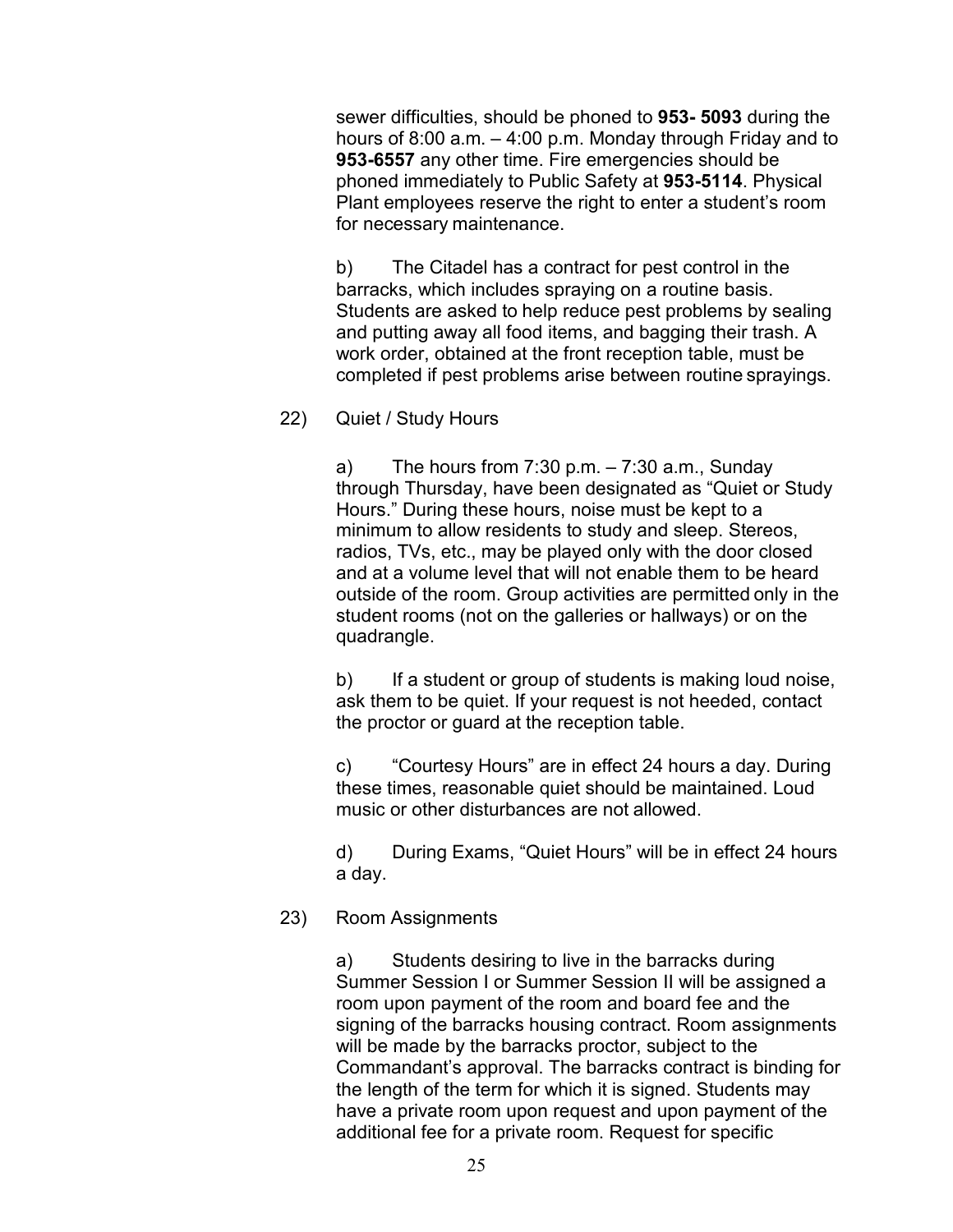roommates are honored if both students submit the same request. Request to terminate a room assignment and withdraw from the barracks will be submitted in writing to the Commandant of Cadets.

b) Names of the room occupants will be put on a card furnished by the head proctor, and placed in the holders on the screen door of each room. The head proctor will fill out a card at the time of room assignment with each student's name, room number, and which bunk they will use (upper or lower).

c) Students may request a room change after the first week of classes. This request must be made with the barracks proctor, and the proper procedure for checking in and out must be followed. Unauthorized room changes will result in a fine of \$50.00. Students must occupy their assigned rooms in person and may not sublet to another person.

24) Window screens are not to be removed or opened without permission. If screens are opened or removed without permission, a fine will be levied to cover damages assessed in addition to disciplinary action. Residents caught throwing objects from their windows are subject to removal from the barracks housing with no refund of fees and full payment of the contract required.

25) Searches

a) The Citadel reserves the right to have authorized Citadel Staff search individual rooms in the barracks when there is reasonable suspicion that a policy violation or illegal activity is taking or has taken place. Room searches for disciplinary reasons are done only where there are reasonable grounds to believe that a resident is concealing substances, property, or contraband or is participating in behaviors which are in violation of college policies. The Citadel reserves the right to conduct a search as necessary whether or not a student is present in the room.

b) Public Safety can secure a search warrant based on probable cause to conduct a search of any premise.

c) If illegal items are discovered in buildings after fire safety checks of the barracks, these items will be confiscated. Unauthorized items confiscated during a search of the barracks will not be returned.

26) All students should be aware of and prepared for hazardous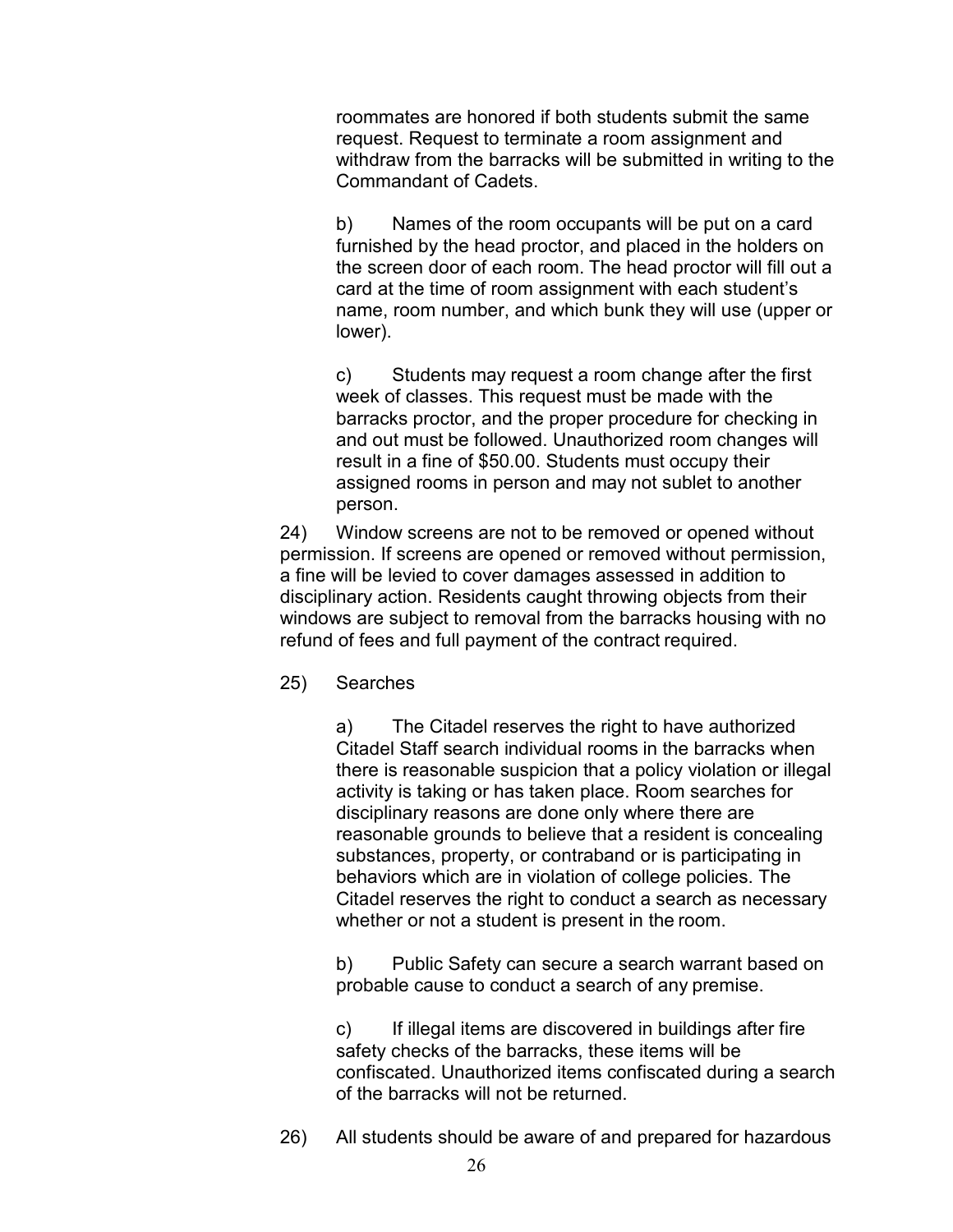weather conditions including tropical storms, hurricanes, and tornadoes. In such cases, the proctor will advise students of necessary actions, i.e. evacuation or consolidation to a safe place. Students are required to follow the instructions of the barracks proctor in such cases. All students residing in the barracks should have a plan for alternate housing in the event of severe weather.

27) The Citadel is a tobacco-free campus. Fines will be levied for false alarms due to smoking in individual rooms even if it is accidental.

28) The Citadel does not allow door-to-door solicitation of products or services in the barracks. Printed materials may not be distributed under students' doors, unless it is college business. Students that notice solicitation taking place should report it immediately to the barracks proctor.

29) There are two locations for sunbathing: The Citadel Boating Center and The Citadel Beach House. Sunbathing is not allowed on roof tops, the quadrangle, or galleries.

30) Destructive behavior of any kind will not be tolerated. Students can be held responsible individually, or as a group. Students are subject to removal from the barracks for vandalism. There will be no refund of fees and full payment of contract is required.

31) Objects are not allowed to be hung from the inside or outside of windows. Objects are not to be thrown from windows of the barracks. Students caught throwing objects out of the windows are subject to removal from the barracks with no refund of fees and full payment of contract required.

E. Room Arrangements and Inspections

1) For health and safety reasons the barracks proctors will conduct room inspections at the midpoint of each term. On the designated day and time, the barracks proctor will check the room for cleanliness and item(s) that are prohibited. Students have the option to be present or not during the inspection. The Room Condition Report form used in checking the student in and out of the barracks will be used for this inspection. If the room does not pass the inspection, a fine or other appropriate sanction may be levied.

2) Any student who receives three incident reports, in summer session, will be subject to removal from the barracks. If the student has not moved out by the specified date, a fine of \$25.00 per day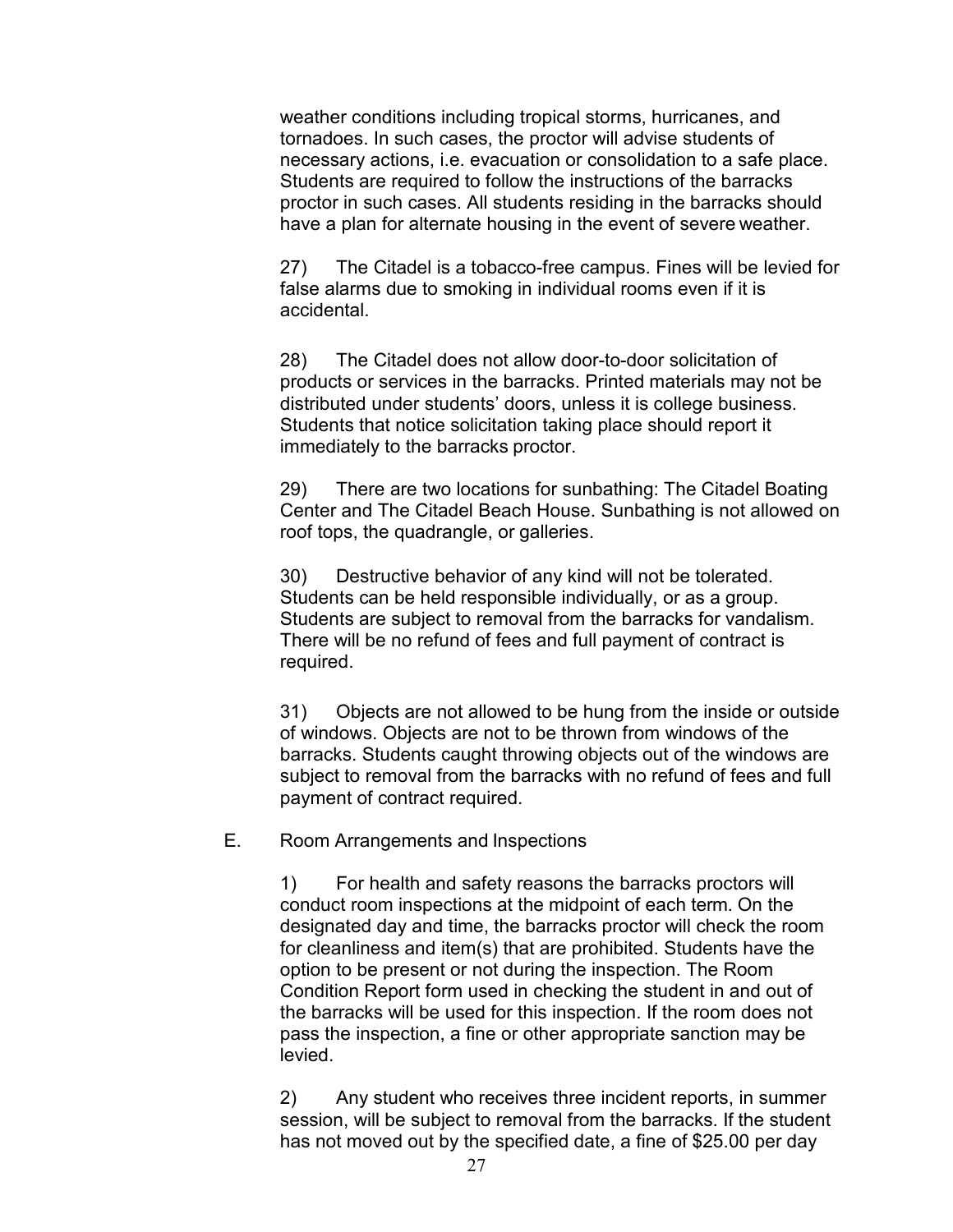will be levied for each day past the deadline to move. No fees will be refunded and full payment of the housing contract will be required. Offenses deemed as serious (i.e. drugs, alcohol, acts of rudeness to staff, threatening or violent behavior, vandalism) will be reported to the Commandant for disciplinary action.

3) Rooms will be inspected daily. Results of these inspections will be posted on the bulletin board in the guard room. It is your responsibility to check these sheets daily.

4) Rooms will not be locked. Students will secure all small, easily pilfered items in their lock boxes.

5) Students living in the barracks will clean their own rooms daily. Barracks janitors are not permitted to do any services in the occupied rooms. Barracks janitors will keep the galleries, hallways, stairways, quadrangles, latrines, and showers clean.

- 6) Room inspections will include the following:
	- a) Floor swept;
	- b) Bed made;
	- c) Clothes hung up;
	- d) Trash cans empty;
	- e) Sink and mirror cleaned.
	- f) Furniture **will not be rearranged** or broken down. Furniture, including mattresses, will not be removed from rooms.

7) Trunks or other luggage will not be left on galleries. Trunks, boxes, and suitcases may be placed on top of the full press. Excess luggage / boxes must be removed from the room.

8) Lights, fans, radios, stereos, coffee makers, and television sets are authorized. However, they will be turned off when occupants are not in the room. No other electrical appliances are authorized.

9) Nothing will be tacked or pasted on the walls, woodwork, or furniture of rooms. No advertisements, flags, banners, etc., will be hung or displayed in the rooms.

10) No pets / animals are allowed.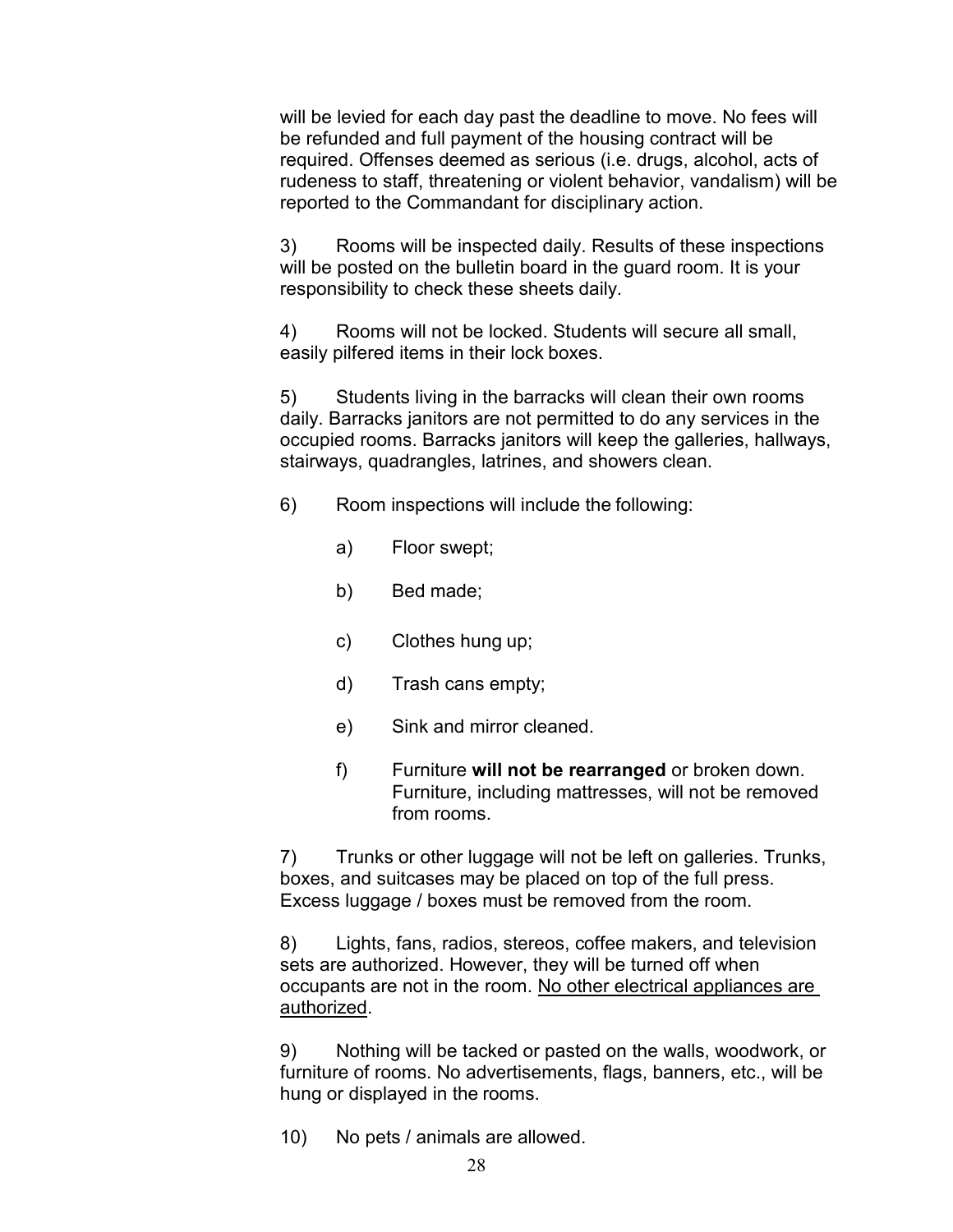11) Students will not enter unoccupied rooms.

12) Students must be respectful of The Citadel staff members and proctors at all times. Abusive language or intimidating behavior of any kind will not be tolerated. Students may be removed from the barracks for inappropriate conduct with no refund of housing fees and full payment of contract required. Students who feel they have been inappropriately treated by a staff member or proctor should report such cases in writing to the Commandant of Cadets.

## F. Disciplinary Actions

The Citadel reserves the right to fine students for rule infractions in the barracks. In addition to a fine, some inappropriate behavior, for example making a false fire alarm, may warrant other actions. Possible sanctions for policy violations and inappropriate behavior include the following:

1) Verbal warning at the discretion of the barracks proctor or staff member;

2) Written report of an incident that becomes a matter of permanent record in the barracks office;

3) Loss of privilege for a specified amount of time as related to the offense (i.e. suspension of visitation) ;

4) Required room change by specified date (If a mandated room change is not completed by the specified date, a fine of \$25.00 per day for each day past the deadline is levied) ;

5) Referral to the Commandant for further sanctions;

6) Removal from the barracks is automatic after three documented incident reports in one term or one serious act of non- compliance (When a student is removed from the barracks housing there is no refund of fees and full payment of contract is required. If the deadline to move has passed, there is a \$25.00 per day fine for each day past the deadline.) ;

7) Requirement to pay associated costs when situations resulting from a violation of barracks policy requires a service call by the Physical Plant;

8) Immediate termination of the student's barracks contract by the Commandant with no refund of fees and full payment of the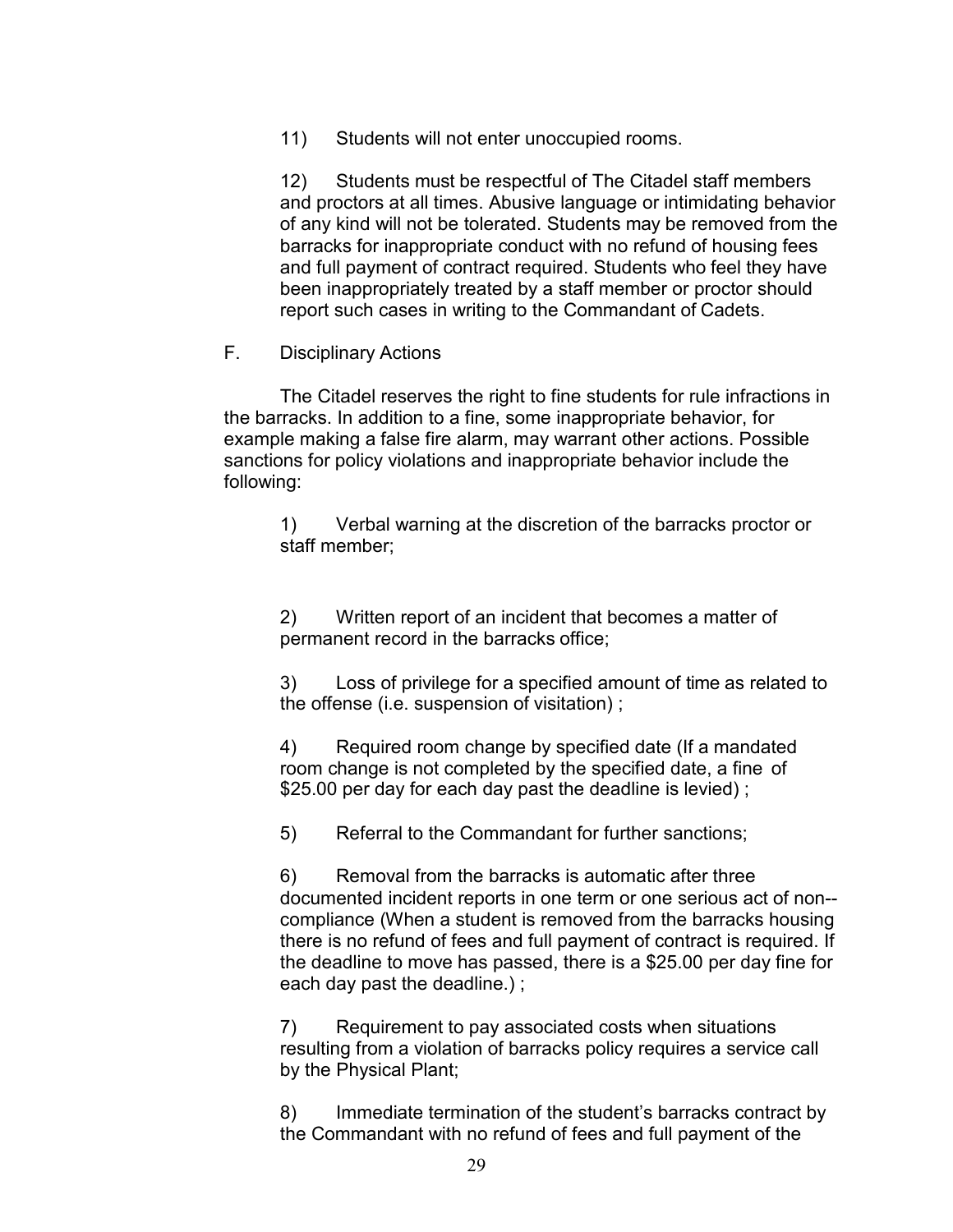contract required.

G. Fines and Punishments

Any infractions or violations of regulations by barracks students will be addressed according to the Blue Book and Memo 3-107. Students will be charged for any damages in the barracks.

All fines imposed upon Summer School students will be paid to the Treasurer, The Citadel. A receipt will be given to the offender. Barracks students will take their receipt to the Commandant's Office to be recorded. Failure to pay fines within one week from the date they are posted may be cause to deny the offending student the privilege of living in the barracks. Fines are listed here:

[https://www.citadel.edu/root/images/commandant/memos/summer-barracks-regulations.pdf](https://nam10.safelinks.protection.outlook.com/?url=https%3A%2F%2Fwww.citadel.edu%2Froot%2Fimages%2Fcommandant%2Fmemos%2Fsummer-barracks-regulations.pdf&data=04%7C01%7Ckbrenna1%40citadel.edu%7Ce8c27c8a117e460d6d5b08d8a20873cb%7C960c1081d06341f8844b41d738db04a3%7C0%7C0%7C637437504465055173%7CUnknown%7CTWFpbGZsb3d8eyJWIjoiMC4wLjAwMDAiLCJQIjoiV2luMzIiLCJBTiI6Ik1haWwiLCJXVCI6Mn0%3D%7C1000&sdata=seIsab72hY4cEAPMcv1EEdPpToAwwFAJuri0I6On7Jo%3D&reserved=0)

- H. Administration
	- 1) Communications

Students enrolled in courses in any of The Citadel's Summer School Sessions must immediately notify the Registrar's Office and the College of Graduate and Professional Studies Summer School Office of any change of address.

2) Dining Services

a) Students in Summer I, and Summer II may purchase meal tickets for use in the dining facility. Good manners and good conduct at the table are required at all times. The throwing of food or any articles, shouting, or unnecessary loud talking or any disorderly or improper conduct in the Dining Hall isprohibited.

b) Meal tickets are not transferable. Students will not loan, sell, or otherwise permit their meal tickets to be used by other individuals. Meal tickets are required for entrance into the Mess Hall. Meal tickets and ID Cards are subject to spot checks in the Mess Hall.

c) Items in the Snack Bar, Gift Shop, and Cadet Store are available to students for purchase.

3) I.D. Cards

At the time of registration each student must have a Citadel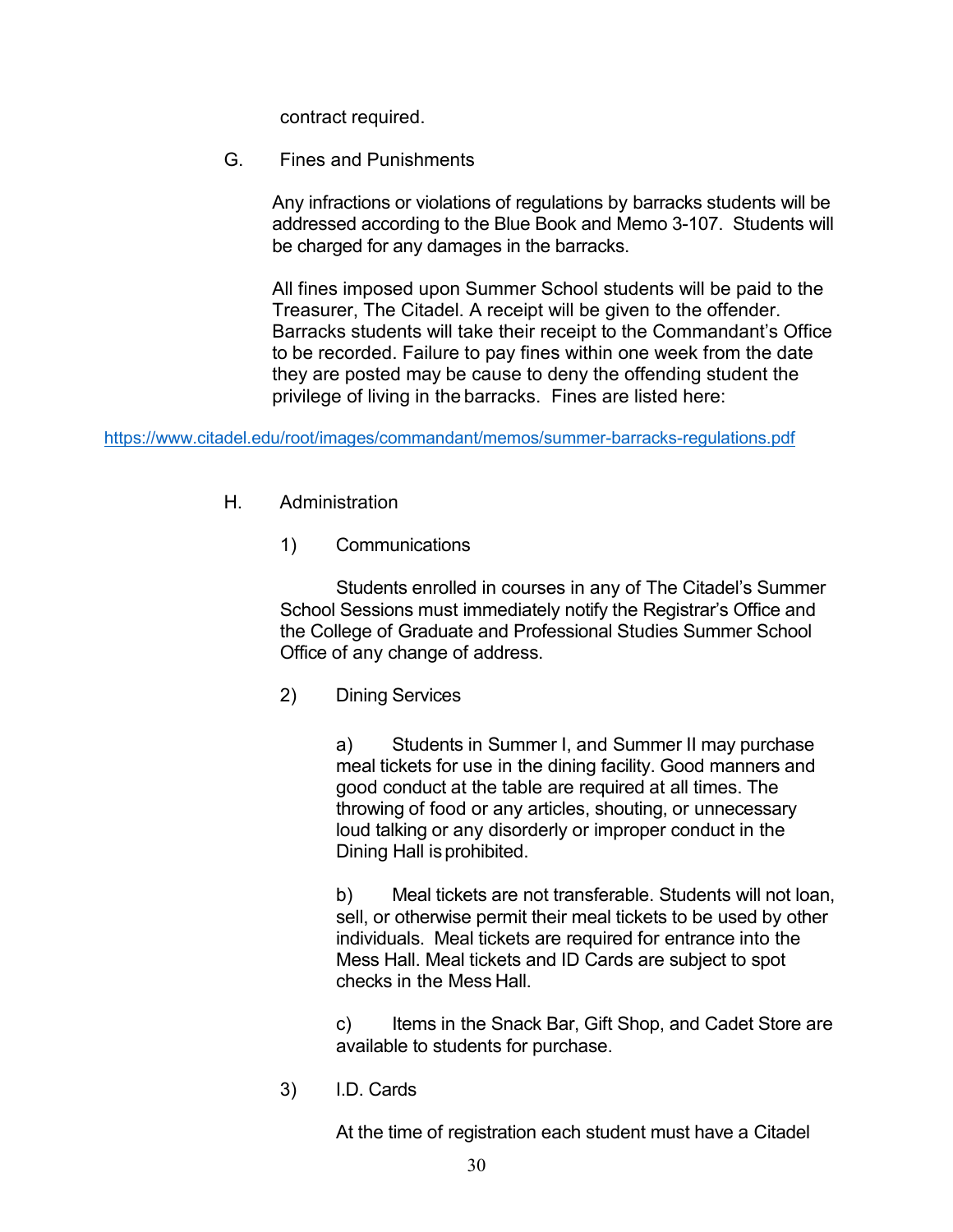Identification Card made. An appropriate sticker will be affixed to the ID card to indicate the term the student is enrolled for. These ID cards will be used for library purposes and for identification purposes in the barracks. The first ID card is free; the student must pay \$5.00 for each replacement card.

4) Infirmary

a) The Infirmary located on campus is available on a limited basis for students living in the barracks during Summer Sessions. The Infirmary publishes hours during which a staff member will be on duty. In case of an emergency when the Infirmary is not staffed, students should notify Public Safety. Public Safety's telephone number is 953-5114, and can be reached 24 hours a day, 7 days a week.

b) The Citadel Infirmary's primary mission is to provide medical care to The Citadel Corps of Cadets during the regular academic year and boarding students during The Citadel's Summer Sessions. Given the limited staffing of The Citadel Infirmary, the Infirmary is not able to provide primary health care for non-boarding students. These students should ensure that they have selected a primary health care provider from among the many qualified physicians in the Charleston area. Emergency cases are immediately referred to the appropriate hospital or physician in the Charleston area.

5) Insurance

If students wish to have personal property insurance, they may be covered by their parent's home policy or they may choose to take out an insurance policy through another insurance company. The Citadel is not responsible for lost, stolen, or damaged items in the student's rooms.

6) Laundry Facilities

There is a coin-operated laundry with washers and dryers located on campus. There is also a laundry service available to students living on campus. This service is provided to students on a cash basis.

7) Public Safety

a) The Public Safety Officers are State constables and are charged with enforcing all State laws and all College rules. Their jurisdiction includes the campus and areas contiguous to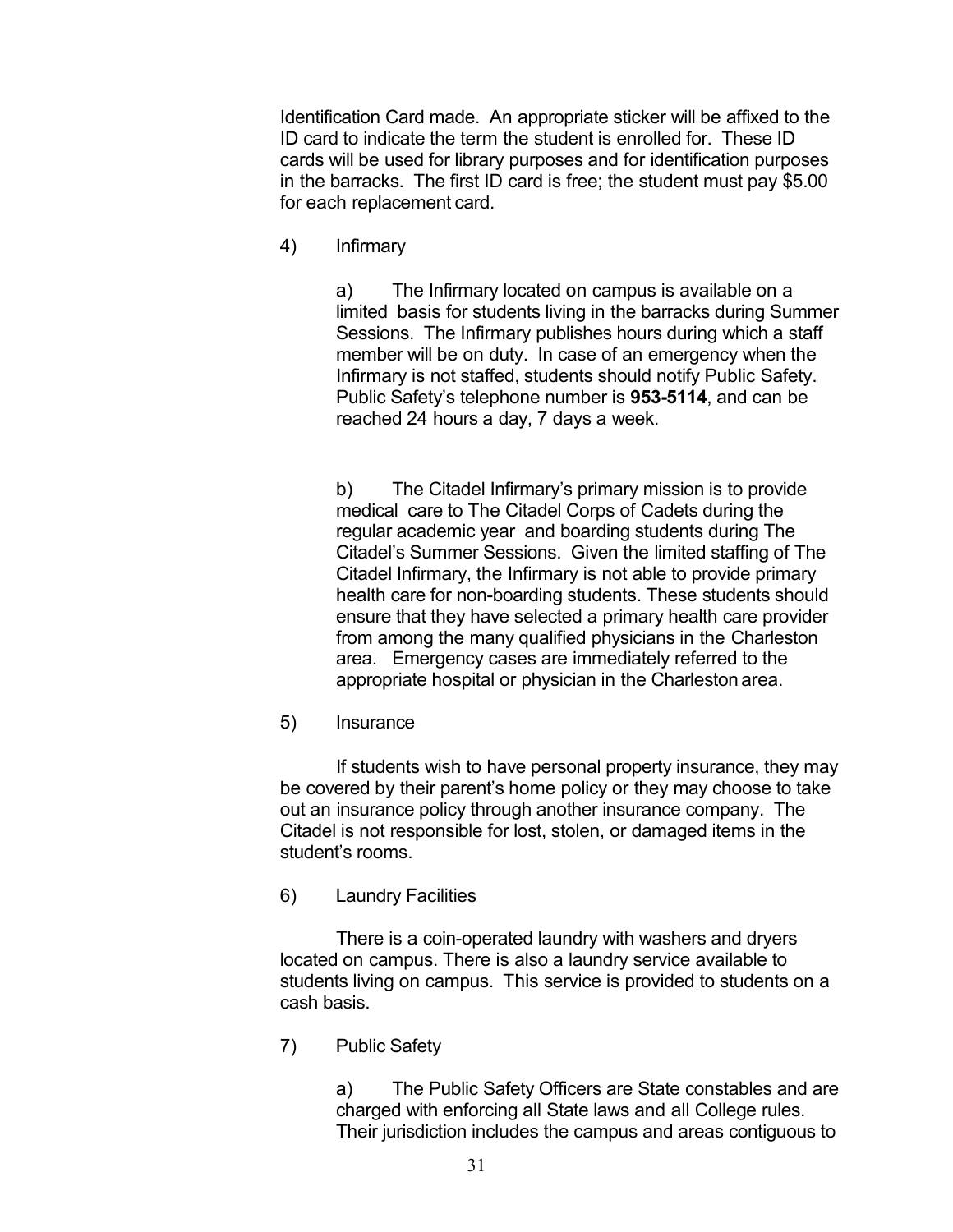the campus. These officers are available to provide assistance as needed.

b) All automobiles must be registered as appropriate with Public Safety, and traffic regulations must be adhered to.

c) Two – and three-wheeled motorized vehicles may not be operated on campus. There is limited parking for such vehicles near Lesesne Gate.

d) All crimes, thefts, dangerous situations, injuries, etc., must be reported to the Public Safety Officer on duty as quickly as possible.

e) Office of Public Safety operates a lost and found service.

f) The barracks are patrolled regularly by professional Public Safety officers. The Public Safety office is located near the front entrance to the campus and is available to assist students in any way that might be needed. Public Safety's telephone number is 953-5114, and can be reached 24 hours a day, 7 days a week.

8) Serious Incidents (Reporting Of)

a) The occurrence on The Citadel campus or the involvement of a student, member of the faculty or staff, or campus dependent as the suspect or recipient of a criminal act (to include, but not limited to: murder, rape, robbery, vehicle theft) will be immediately reported to The Citadel Department of Public Safety by the first member of The Citadel community learning of the occurrence. The individual reporting the incident also has the option of requesting that the appropriate local law enforcement agency be included in the investigation.<sup>[8](#page-31-0)</sup>

b) Students who have been recipients of misconduct and wish to pursue confidential counseling may contact The Citadel Counseling Center for an appointment or referral to specialized community resources.

9) Storage

Unauthorized appliances / items can be picked up from The

<span id="page-31-0"></span><sup>&</sup>lt;sup>8</sup> Recipients of sexual harassment, sexual assault, dating violence, domestic violence, and stalking have the right to decline notification to law enforcement. Assistance is available to students who choose to make a report: https://www.citadel.edu/root/images/compliance/vawa-brochure.pdf